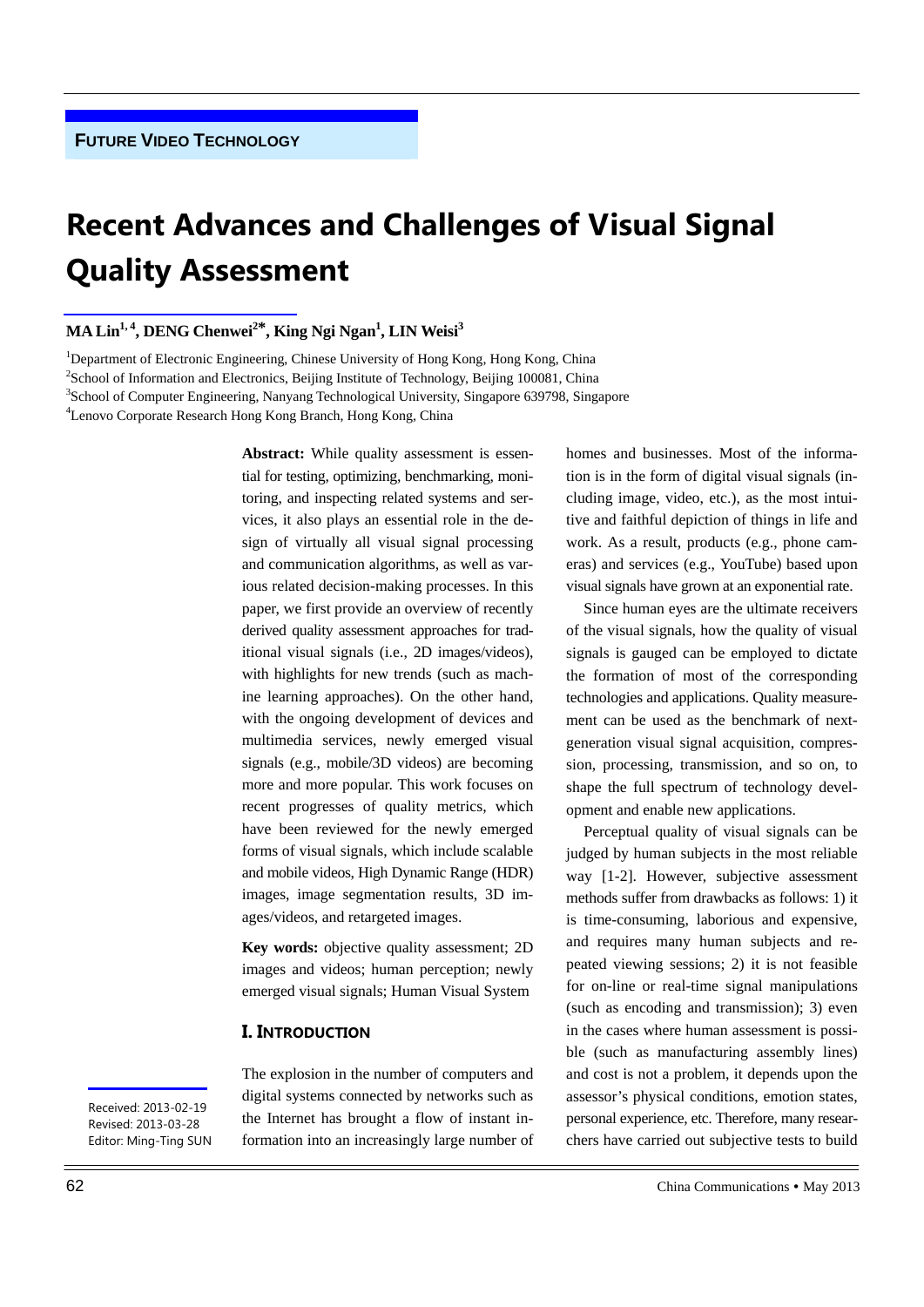databases, which can help to efficiently evaluate the performances of the developed quality metrics. During the database construction, many observers are recruited into the subjective assessment. The subjective rating scores after processing are believed to be reliable to represent the true perceptual quality of the visual signal. The built databases include the representative image databases - LIVE, CSIQ, IVC, Toyama, TID, and A57, and the video databases - LIVE, EPFL, and VQEG FR-TV Phase I. Detailed information about these databases can be referred to Refs. [3-7].

Nowadays, automatic objective quality assessment has become an active research area, which aims at building computational models to predict perceptual signal quality. In other words, mathematical/engineering models are to be developed to take visual signals as inputs, while the output is a number to denote the perceived quality. Numerous objective metrics have been proposed for the prediction of multimedia quality. In Refs. [3-4], perceptual visual quality metrics are surveyed, which mostly focus on the quality assessment of traditional visual signals (i.e., 2D image/video). However, more and more visual signals are recently presented to the consumers in different formats, such as 3D image/video, mobile video, High Dynamic Range (HDR) images, and so on. Therefore, a systematic and up-to-date review of the visual signal quality assessment will be of great interest to the research community. In this paper, we aim at a comprehensive overview of the state-of-the-art research in the area of quality assessment of visual signals, especially for the newly emerged visual signals.

The rest of the paper is organized as follows. In Section II, some representative quality metrics for traditional visual signals are classified and reviewed, respectively, with highlights for the new trends (like machine learning approaches). In Section III, quality assessment of newly emerged visual signals will be reviewed in a more detailed way. Finally, Section IV will conclude this paper.

# **II. QUALITY ASSESSMENT FOR TRADITIONAL VISUAL SIGNALS**

Quality assessment methods can be categorized into different classes based on different criteria [3-6]. With regard to the availability of reference information, visual quality metrics for traditional visual signals can be generally classified into three board categories: Full-Reference (FR) metrics that need the complete reference signal, Reduced-Reference (RR) ones that need partial information of the reference signal, and Non-Reference (NR) ones that the processed signal is evaluated without any prior knowledge of the reference signal.

**FR quality metric:** Mean Square Error (MSE), Signal to Noise Ratio (SNR), and Peak SNR (PSNR) are the simplest and widely adopted FR metrics, where the pixel-wise signal fidelity is measured. Although they are appealing for optimization, they are demonstrated to be inconsistent with Human Visual System (HVS) perception, especially for the non-additive distortions, such as JPEG, and H.264/AVC compression. In order to handle the drawbacks of MSE and PSNR, in the past years, Perceptual Visual Quality Metrics (PVQ-Ms) have been extensively investigated [8-21]. In Ref. [3], W. Lin and C.-C. Jay Kuo reviewed the progresses of the PVQMs during the past decades. The quality metrics can be roughly divided into model-based PVQMS, such as Refs. [11-12, 14-19] and signal-driven PV-QMs, such as Refs. [8-10, 13]. After the review, two main trends of quality assessment are proposed for FR visual signal quality assessment, which are impairment decoupling [11, 22-27] and machine learning approaches [28-34], respectively.

For impairment decoupling approach, instead of treating the distortions indiscriminately, the distortions introduced into the visual signal are separated into different components. And different distortions are believed to correlate with HVS perception in different ways. In Refs. [11, 22-24], the authors separated the distortions into detail losses and additive impairments and treated them indeA comprehensive overview of recently derived quality metrics are reviewed for traditional visual signals and newly emerged visual signals, which include scalable and mobile videos, High Dynamic Range (HDR) images, image segmentation results, 3D images/videos, and retargeted images. The subjective evaluation and objective quality metrics are reviewed. It also discusses how to develop effective quality metrics for newly emerged visual signals.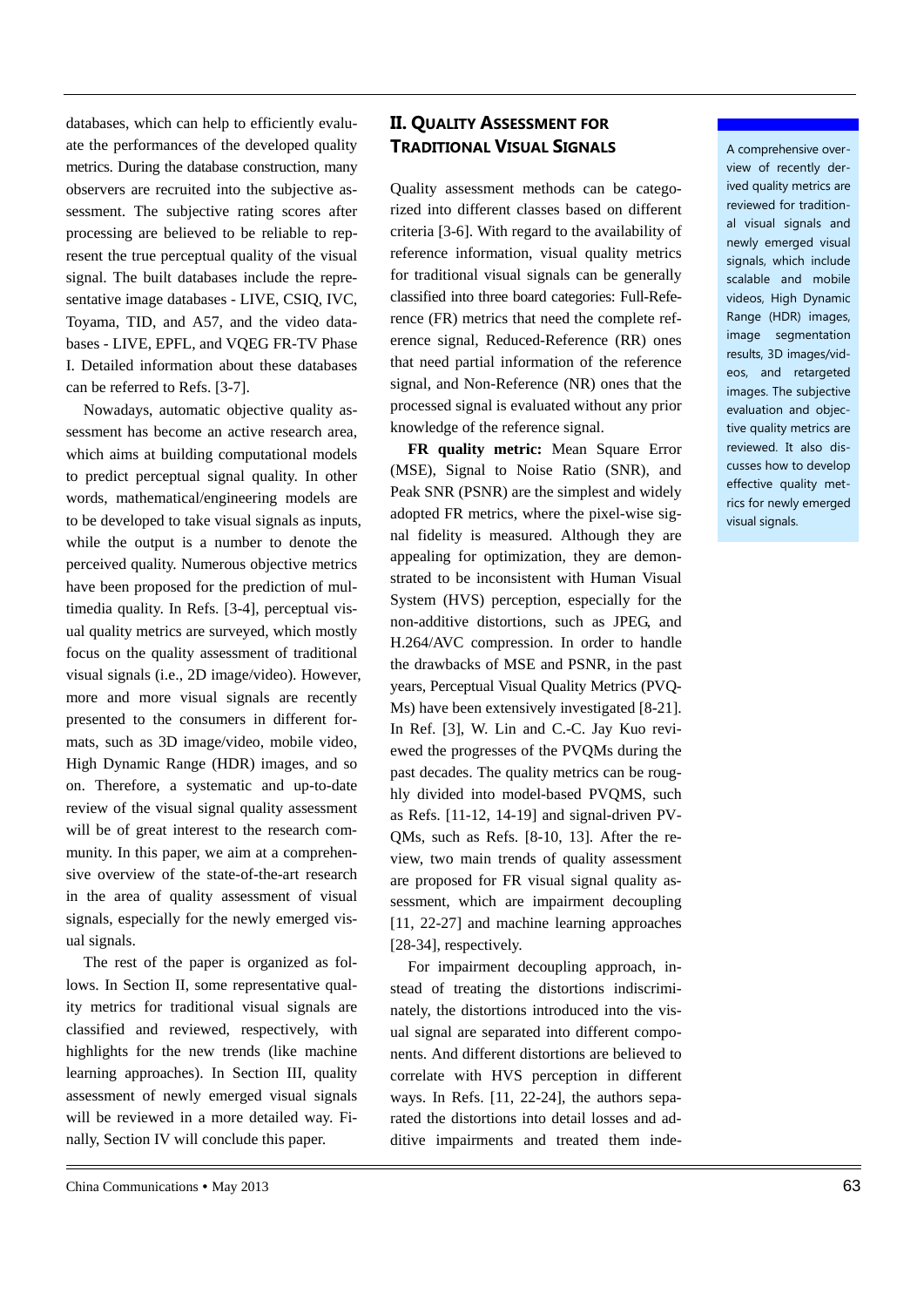pendently. In Ref. [25], the authors proposed to separate distortions into linear frequency distortions and additive noise degradations, which in essence can be interpreted as the two terms, i.e., detail losses and additive impairments. However, the decoupling algorithm in Ref. [25] was specifically designed for halftoning artifacts, while the works in Refs. [11, 22-24] are designed for general distortions. In Ref. [11], the HVS perception of detail losses is evaluated by calculating the Minkowski summations by referring to the restored and original image. For the additive impairments, the HVS responses can be further simulated by the Minkowski summation with the normalization by the number of pixels. In this way, the HVS responses to different impairments can be captured and finally combined together to indicate the corresponding perceptual quality.

The other new trend of PVQM design is machine learning approaches, the general framework of which is illustrated in Figure 1. The subjective databases provided the original and tested visual signals, as well as the corresponding subjective scores. Therefore, based on the provided information, the perceptual quality analysis process can be treated as a pattern recognition problem. Several useful features that are sensitive to visual signal perceptual quality are extracted from the original and tested visual signal, respectively. Based on the extracted features, machine learning algorithms will generate a trained model. Thereafter, the trained model will be employed to predict the perceptual quality. The machine



**Fig.1** *General framework of machine learning approaches*

learning approaches are believed to have the abilities to learn complex data patterns and overcome the difficulties for modeling complex HVS properties.

In Ref. [30], the features of perceptual quality analysis are the singular vectors out of Singular Value Decomposition (SVD) to quantify major structural information. And the Support Vector Regression (SVR) is employed as the machine learning algorithm for automatic prediction of image quality. The use of SVR exploits the advantages of machine learning with the ability to learn complex data patterns for an effective and generalized mapping of features into a desired score, in contrast with the oft-utilized feature pooling process in the existing quality estimators. Also SVR can overcome the difficulty of model parameter determination for such a system to emulate the related, complex HVS modeling.

In Ref. [29], the image features are extracted based on Two-Dimensional (2D) mel-cepstrum, which is demonstrated that these features are effective since they can represent the structural information. In Ref. [33], the machine learning algorithm is employed to develop a Content-Dependent Multi-Metric Fusion (CD-MMF) for evaluating the image perceptual quality. A large number of image samples have been collected, which are associated with subjective scores and objective quality scores from different metrics. CD-MMF is set to be the nonlinear combination of multiple metrics with suitable weights obtained by a machine learning process. Moreover, the machine learning approach is employed to determine the context automatically for CD-MMF.

**RR quality metric:** RR quality metrics are roughly classified into three different but related categories. The first approach is based on image distortion modeling. The quality metrics [35-36] are mostly developed for the videos degraded by specific distortions, such as MPEG-2 compression. The second approach is developed on modeling HVS. The quality metrics [37-39] are developed by considering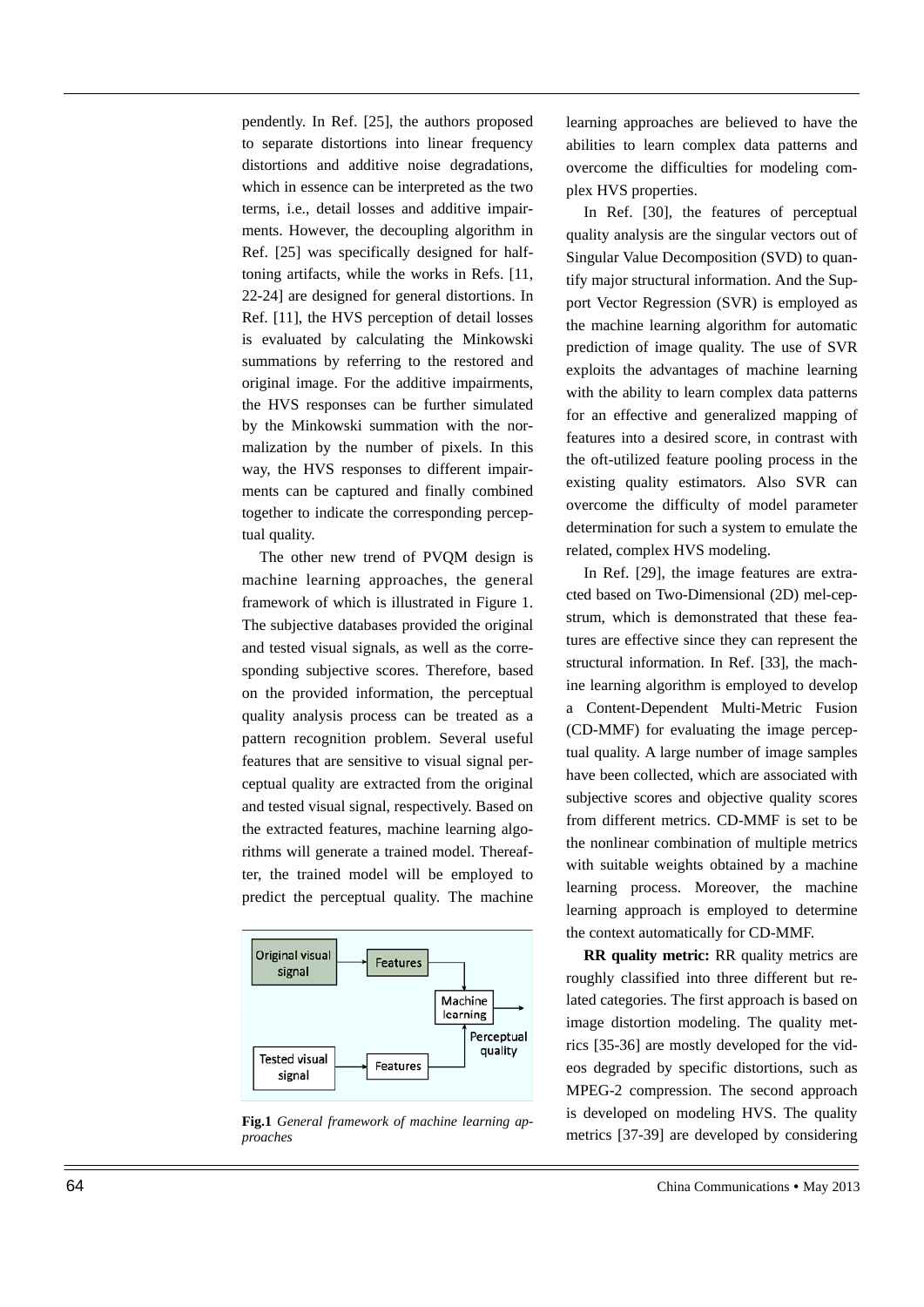the HVS properties. For example, in Ref. [38], several HVS related features are extracted to indicate the spatial information losses, edge information changes, contrast information, and color impairments. Therefore, an effective RR quality metric named as VQM is developed, which has been adopted as a North American Standard by the American National Standards Institute (ANSI). The third type of approaches is based on modeling natural image/video statistics. The underline essential of these metrics [40-44] is that most real-world distortions will disturb the image statistics. The variations of the image statistics can be used to quantify the degradation level of the image/video. For example, in Ref. [41], Generalized Gaussian Density (GGD) is employed to depict the wavelet coefficient distribution. In Refs. [42, 44], GGD is employed to depict the coefficient distribution in Reorganized DCT (RDCT) domain, which can ensure better performances. As aforementioned, these three types of approaches are different but related. The developed RR metrics have either explicitly or implicitly considered these approaches together but to a limited extent. However, in order to develop a more effective RR quality metric, a more comprehensive consideration of these approaches is needed.

**NR quality metric:** NR quality metric design is an extremely difficult task [45]. Therefore, most of NR metrics focused on the image/video degraded by the specific distortions [46-49]. As JPEG 2000 employs the wavelet transform to compress the image, the wavelet statistical model is utilized to capture the compression distortion [50]. Liang et al. [46] combined the sharpness, blurring, and ringing measurements together to depict the perceptual quality of the JPEG 2000 coded image. The distribution of the DCT coefficient after quantization is modeled in Ref. [47] to predict the PSNR value of the JPEG coded image. Furthermore, Ferzli et al. [49] did the psychophysical experiment to test the blurring tolerance ability of the HVS, based on which the Just-Noticeable Blur (JNB) model is developed. These methods employ the behaviors of

specific distortions to predict the degradation level. Therefore, if a new distortion is introduced, these methods can hardly evaluate the perceptual quality of the distorted image. In order to handle the drawbacks, generic NR metrics for images are researched [51-53], where different NR quality metrics designed for specific distortions are fused together without considering the reference visual signal. In Ref. [54], a comprehensive overview on the NR quality metric has been provided, which can be referred to for detailed information.

Tables I and II demonstrate the quality evaluation performances of the corresponding quality metrics (in LIVE image/video database). Three statistical parameters, specifically Linear Coefficient Correlation (LCC), Spearman-Rank Order Correlation Coefficient (SRO-CC), and Root Mean Square Error (RMSE) are employed to evaluate the metric's performance. It can be observed that PVQMs outperforms the simple PSNR, and FR PVQMs are generally more consistent with human perception, compared with those of RR and NR ones. FSIM [9] and MOVIE [19] perform

|  | Table I Comparison of different image quality metrics |  |  |  |  |  |
|--|-------------------------------------------------------|--|--|--|--|--|
|--|-------------------------------------------------------|--|--|--|--|--|

|                                     | <b>Type</b> | <b>LCC</b> | <b>SROCC</b> | <b>RMSE</b> |
|-------------------------------------|-------------|------------|--------------|-------------|
| <b>PSNR</b>                         | <b>FR</b>   | 0.872      | 0.876        | 13.37       |
| <b>SSIM [8]</b>                     | <b>FR</b>   | 0.904      | 0.910        | 11.68       |
| <b>VIF</b> [13]                     | <b>FR</b>   | 0.960      | 0.963        | 7.673       |
| <b>FSIM [9]</b>                     | <b>FR</b>   | 0.960      | 0.963        | 7.678       |
| IGM $[12]$                          | <b>FR</b>   | 0.958      | 0.958        | 7.924       |
| Machine learning approach [30]      | <b>FR</b>   | 0.924      | 0.925        | 10.40       |
| Impairment decoupling approach [11] | <b>FR</b>   | 0.936      | 0.946        | 9.627       |
| <b>WNISM</b> [41]                   | <b>RR</b>   | 0.738      | 0.779        | 18.43       |
| RR metric [42]                      | <b>RR</b>   | 0.883      | 0.879        | 12.84       |
| NR metric [51]                      | NR.         | 0.823      | 0.800        |             |
| BLIINDS [52]                        | NR          | 0.680      | 0.663        | 20.01       |
| <b>DIIVINE [53]</b>                 | <b>NR</b>   | 0.917      | 0.916        | 10.90       |

#### **Table II** *Comparison of different video quality metrics*

|                   | <b>Type</b> | <b>LCC</b> | <b>SROCC</b> | <b>RMSE</b>              |
|-------------------|-------------|------------|--------------|--------------------------|
| <b>PSNR</b>       | FR          | 0.5398     | 0.5234       | 9.241                    |
| SSIM [8]          | <b>FR</b>   | 0.499.9    | 0.524.7      | 9.507                    |
| <b>MOVIE</b> [19] | <b>FR</b>   | 0.8116     | 0.7890       | $\overline{\phantom{0}}$ |
| VOM [38]          | <b>RR</b>   | 0.7160     | 0.7029       | 7.664                    |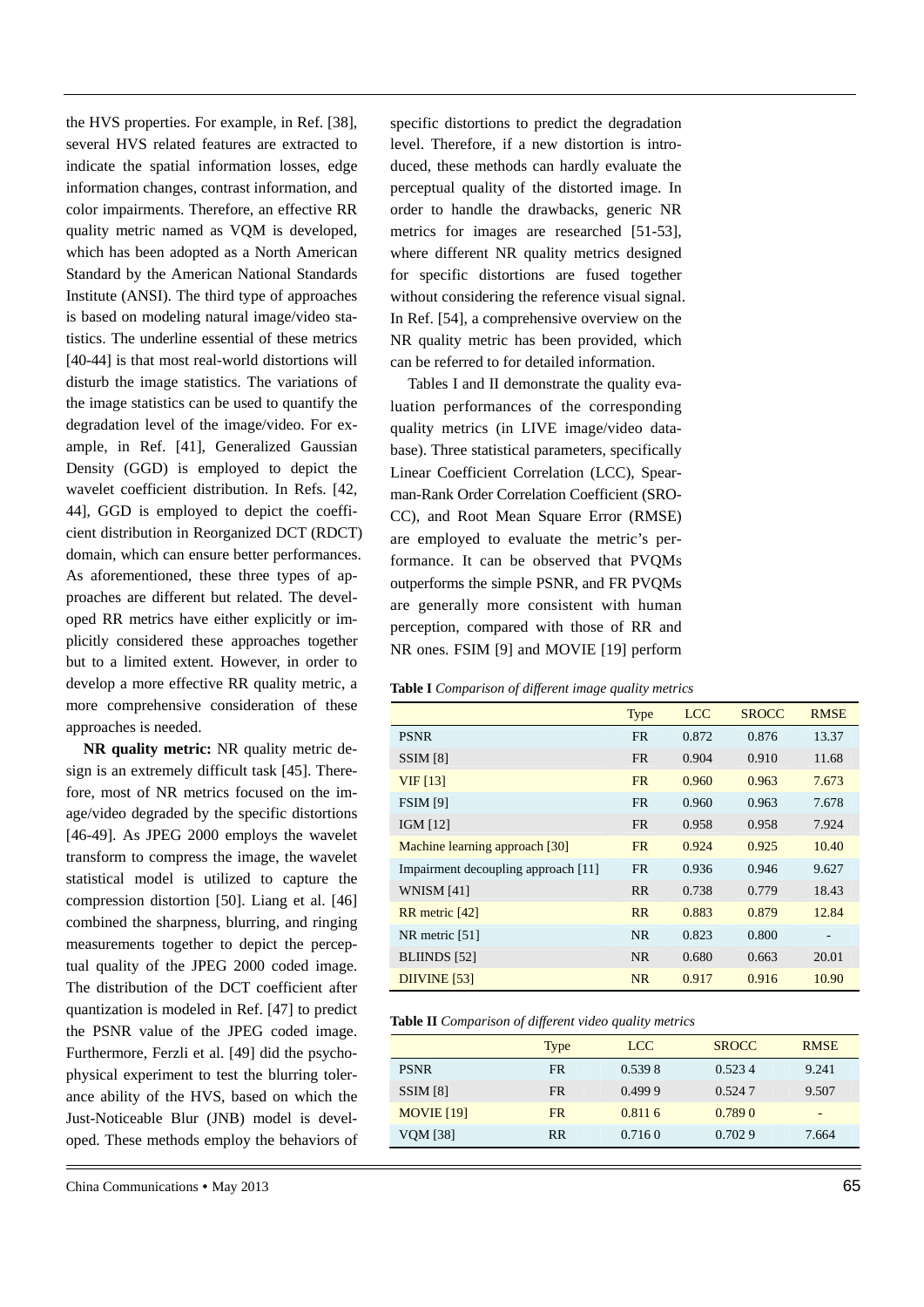the best for image and video quality assessment, respectively; but the machine learning and impairment decoupling approaches are quite promising and effective for evaluating visual signal perceptual quality.

# **III. QUALITY ASSESSMENT FOR NEWLY EMERGED VISUAL SIGNALS**

Nowadays, newly emerged visual signals have issued new challenges for perceptual quality assessment, with the development of devices and multimedia services. In this section, we are to review recent research works on quality assessment of these visual signals, specifically scalable and mobile videos, HDR images, image segmentation results, 3D images/videos, and retargeted images.

# **3.1 Scalable and mobile video quality assessment**

Nowadays, with development of devices, such as smartphones and tablets, High Definition (HD) video sequences need to be displayed in different resolutions. Therefore, scalable video coding is needed to meet the requirements. Therefore, Video Coding Experts Group (VCEG) released a call for proposals on Scalable Video Coding (SVC) extensions of High Efficient Video Coding (HEVC) [55]. Also the perceptual quality assessment of SVC is very important, as the human eyes are the final receivers of the distributed video sequences.

In Ref. [56], the authors have performed a large-scale study on the subjective quality of the SVC for content distribution. The influence of the combination of scalable parameters in SVC was studied. The subjective results of SVC are analyzed with respect to five dimensions, namely, video codec, content, spatial resolution, temporal resolution, and frame quality. Based on the study, guidelines are provided for an adaptation strategy of SVC that can select the optimal scalability options for resource-constrained networks. The adaptation strategy can be summarized as follows. First, when the bit-rate is small and only layers having small spatial resolutions are available, a larger spatial resolution is preferable in order to obtain the lowest acceptable frame quality without strong blurring. In the case of H.264/SVC, this observation was valid even when the frame rate decreases along with increase of the spatial resolution. Second, for large bit-rate conditions, acceptable frame quality is achieved and thus a high frame rate, which is obtained at the cost of the decreased pixel bit-rate, becomes important for better subjective quality. The built database has been made publicly available to the research community working on objective quality design to measure the video sequences generated by SVC [56]. The database was created by a pair-wise comparison between two stimuli, i.e., SVC video sequences. The participated subject was asked to indicate which one had better quality. In total, sixteen subjects (11 men and 5 women) participated in the subjective evaluation procedure. Also in Ref. [57], video perceptual quality was analyzed in the sense of considering multiple dimensions, specifically the encoder type, video content, bit rate, frame size, and frame rate. It was reported that the video perceptual quality is affected by the encoder type, video content, bit rate, frame rate, and frame size in a descending order of significance. These findings are very useful for cross-dimensional video assessment and video adaptation for video distribution.

Moreover, with development of the widely spread and publicly adopted smartphones and tablets, mobile videos are more and more useful and important for mobile communications and information sharing. Therefore, the perceptual qualities of mobile videos are very important. In Ref. [58], the authors built a new subjective mobile video database, where the human study was performed on mobile phones and tablets in order to gauge the human perception of qualities on mobile devices. The LIVE mobile database includes distortions that have been studied such as compression and wireless packet-loss, which also incorporates dynamically varying distortions that change as a function of time, such as frame-freezes and temporally varying compression rates. The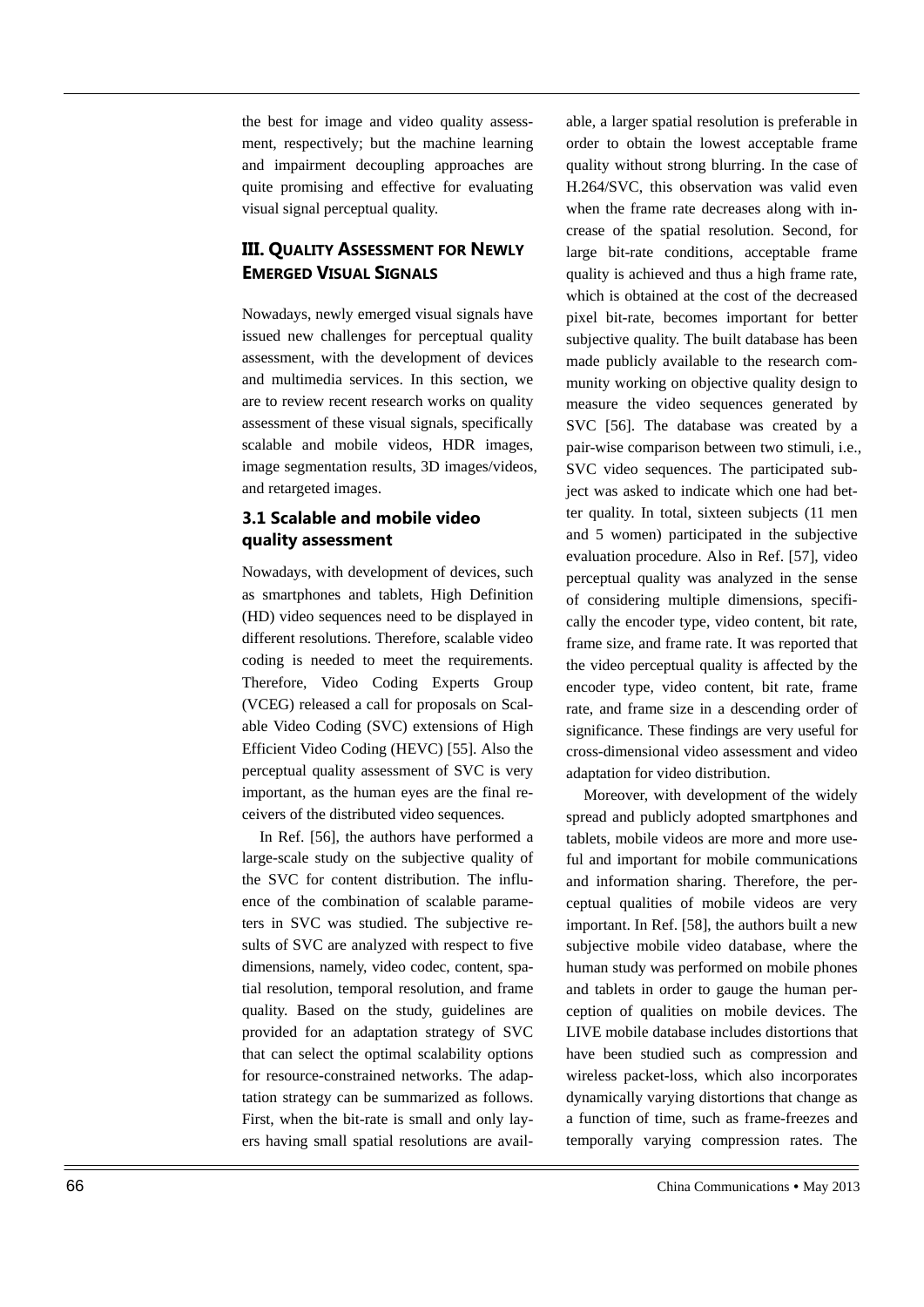subjective study portion of the database includes both the DMOS computed from the ratings that the subjects provided at the end of each video clip, as well as the continuous temporal scores that the subjects recorded as they viewed the video. The study involved over 50 subjects and resulted in 5 300 summary subjective scores and time-sampled subjective traces of quality. The human opinion is analyzed using statistical techniques, and also studied by a variety of models of temporal pooling that may reflect strategies that the subjects used to make the final decision on video quality. Also quality ratings obtained from the tablet and the mobile phone studies were to study the impact of these different display modes on quality.

Several objective image and video quality assessment algorithms with regards to their efficacy in predicting visual quality are evaluated over the database, which is illustrated in Table III to provide the benchmark results. And the LIVE Mobile VQA database, along with the subject DMOS and the continuous temporal scores is being made available to researchers in the field of VQA at no cost in order to further research in the area of video quality assessment. It can be observed that most of the work of scalable and mobile video quality assessment focuses on subjective testing method to build subjective database. The traditional quality metrics, such as PSNR and SSIM are employed to evaluate the perceptual quality. However, they are demonstrated to be inefficient. Therefore, in order to develop an effective quality metric for scalable and mobile videos, the video content, bit rate, frame rate, frame rate, etc. should be considered.

## **3.2 HDR images quality assessment**

HDR images are becoming more widely available, due to recent advances in imaging and computer graphics technologies. Tone Mapping Operators (TMOs) are employed to visualize HDR images on standard display devices. How to convert HDR images by tone mapping operators and how to evaluate the tone mapped images are now researched in Refs. [59-61].

**Table III** *Quality metric comparisons on the mobile database*

|                   | Tablet       |        |             | Mobile       |         |             |
|-------------------|--------------|--------|-------------|--------------|---------|-------------|
|                   | <b>SROCC</b> | LCC.   | <b>RMSE</b> | <b>SROCC</b> | LCC.    | <b>RMSE</b> |
| <b>PSNR</b>       | 0.5886       | 0.6348 | 0.6630      | 0.6780       | 0.6909  | 0.6670      |
| <b>SSIM [8]</b>   | 0.4300       | 0.4893 | 0.7483      | 0.6498       | 0.6637  | 0.6901      |
| <b>VIF</b> [13]   | 0.7261       | 0.7635 | 0.5541      | 0.7439       | 0.7870  | 0.5692      |
| <b>VOM [38]</b>   | 0.5552       | 0.6150 | 0.6980      | 0.6945       | 0.702.3 | 0.6663      |
| <b>MOVIE</b> [19] | 0.6792       | 0.7828 | 0.534 2     | 0.6420       | 0.715.7 | 0.6444      |

Due to the reduction in dynamic range, TMOs cannot preserve all information in HDR images, and human observers of the LDR versions of these images may not be aware of this. It is demonstrated that structural fidelity plays an important role in Refs. [59-60]. However, structural fidelity alone does not suffice to provide an overall quality evaluation. A good quality tone mapped image should achieve a good tradeoff between structural fidelity preservation and statistical naturalness. The overall structural fidelity is defined according to:

$$
S = \prod_{l=1}^{L} S_l^{\beta_l} \tag{1}
$$

where *L* is the total number of scales and  $\beta_l$ is the weight assigned to the *l*-th scale. And the single score  $S_l$  is calculated by:

$$
S_l = \frac{1}{N_l} \sum_{i=1}^{N_l} S_{\text{local}}(x_i, y_i)
$$
 (2)

where  $x_i$  and  $y_i$  are the *i*-th patches in the HDR and LDR images being compared, respectively, and  $N_l$  is the number of patches in the *l*-th scale. The statistical naturalness model is built upon statistics conducted on about 3 000 8-bits/pixel gray-scale images, which can represent many different types of natural scenes. The means and standard deviations of these images can reflect the global intensity and contrast of images. And the histograms of mean and standard deviation can be well fitted using a Gaussian  $P_m$  and a Beta probability density function *Pd*. Recent studies suggested that brightness and contrast are largely independent quantities in terms of natural image statistics and biological computation. As a result, their joint probability density function would be the product of two. The statistical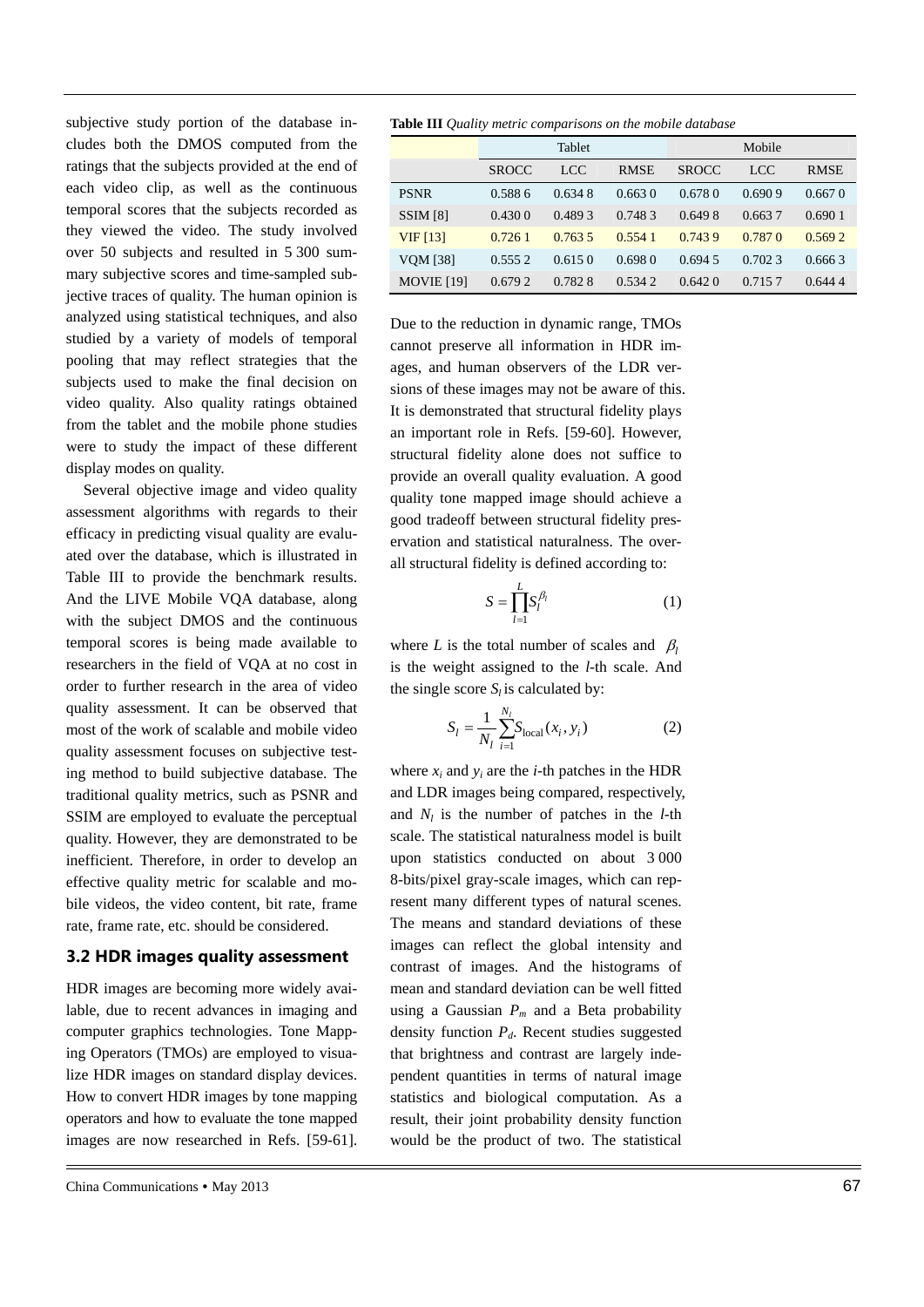naturalness measure can be defined as:

$$
N = \frac{1}{k} P_m P_d \tag{3}
$$

where  $k$  is the normalization factor given by  $k = \max\{P_m, P_d\}$ . This constrains the statistical naturalness measure to be bounded between 0 and 1.Finally, the quality model can be determined by:

$$
Q = \alpha S^{\alpha} + (1 - \alpha) N^{\beta} \tag{4}
$$

In Ref. [62], an overview about the effect of the basic image attributes in the HDR tone mapping is presented. Results of subjective psychophysical experiments that the authors performed are publicly available to researchers. Moreover, the evaluations of existing TMOs are provided based on the HDR database. With validation on the subject-rated image database [62], the metric is demonstrated to be effective as shown in Table IV. The structural fidelity and image naturalness are both correlated to HVS perception of HDR images. Furthermore, the quality metric can be further applied to tone mapping operators by parameter tuning and adaptive fusion of multiple tone mapped images.

In Ref. [61], a novel image quality metric is proposed to be capable of operating on an image pair with arbitrary dynamic ranges, which defines a new HVS model based on the detection and classification of visible changes in the image structure. The metric can be considered as a hybrid of contrast detection and structural similarity metrics. However, instead of detecting contrast changes, the proposed metric is sensitive to three types of structural changes. 1) Loss of visible contrast happens when a contrast that was visible in the reference image becomes invisible in the test image. This typically happens when a TMO compresses details to the level that they become invisible. 2) Amplification of invisible contrast happens when a contrast that was invisible in the

**Table IV** *Performance of HDR quality metric* [59-60]

|              | Structural fidelity | Naturalness Overall |        |
|--------------|---------------------|---------------------|--------|
| <b>KROCC</b> | 0.6923              | $0.384\ 6$          | 0.7179 |
| <b>SROCC</b> | 0.7912              | 0.538.5             | 0.8187 |

reference image becomes visible in the test image. For instance, this can happen when contouring artifacts starts to appear due to contrast stretching in the inverse TMO application. 3) Reversal of visible contrast happens when a contrast is visible in both reference and test images, but has different polarity. This can be observed at image locations with strong distortions, such as clipping or salient compression artifacts.

It should be noted that the TMOs should try their best to preserve the structural information in order to visualize HDR images on standard display devices. Therefore, the quality metrics [59-61] try to evaluate the structural distortion between high dynamic and low dynamic images. Moreover, after TMO processing, naturalness of the images is also considered in Refs. [59-60], which further affects perceptual quality.

## **3.3 Image segmentation quality assessment**

Image segmentation is a fundamental problem in computer vision. Over the past decades, a large number of segmentation algorithms have been proposed, which makes the evaluation of perceptual correctness on the segmentation output becomes a demanding task. The existing objective evaluation methods for segmentation can be classified as ground-truth based ones and none-ground-truth based ones.

In non-ground-truth based methods, the empirical goodness measures are proposed to meet the heuristic criteria in the desirable segmentations. The quality score is calculated based on these criteria to predict the segmentation quality. There have been examples of empirical measures on the uniformity of colors [63-64] or luminance [65] and even the shape of object regions [66]. Since the criteria are mainly summarized from the common characteristics or semantic information of the objects (e.g., homogeneous regions, smooth boundaries, etc.), they are not accurate enough to describe the complex objects in the images.

The ground-truth based methods measure the difference between the segmentation result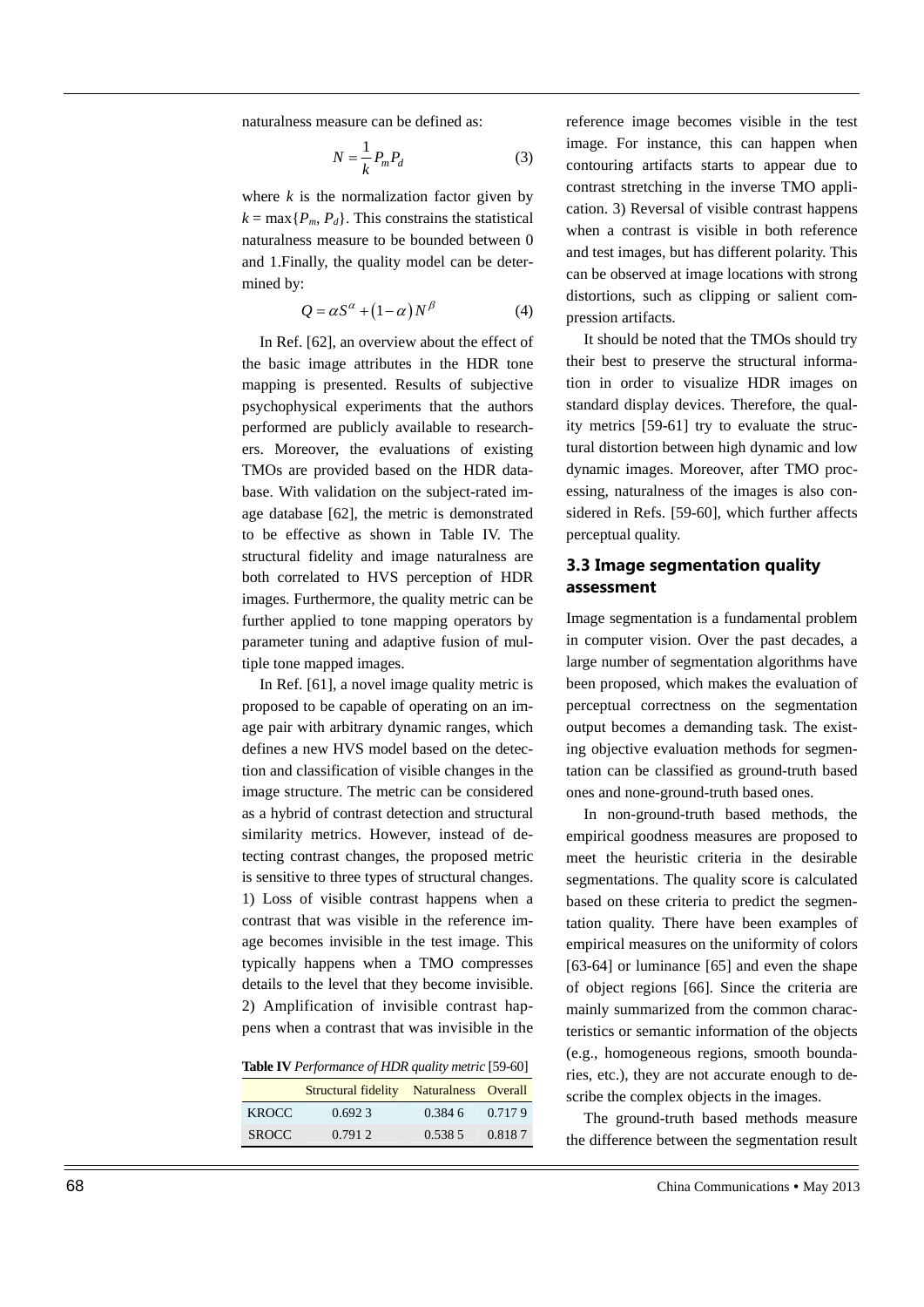and the human-labeled ground truths. They are more intuitive than the empirical based measures, since the ground truths can well represent the human-level interpretation of an image. Some measures in this category aim to count the degree of overlapping between regions with strategies of being intolerant [67] or tolerant [68] to region refinement. In contrast to working on regions, there are also measures [69-70] matching the boundaries between segmentations. Considering only the region boundaries, these measures are more sensitive to the dissimilarity between the segmentation and the ground truths than the region based measures. Some other measures use nonparametric tests to count the pairs of pixels that belong to the same region in different segmentations. The well-known Rand index [71] and its variants [72-73] are of this kind.

In Ref. [74], the authors provided a framework to quantitatively evaluate the quality of a given segmentation with multiple ground truth segmentations. It is assumed that if a segmentation is "good", it can be constructed by pieces of the ground truth segmentations. And a new ground truth is adaptively constructed, which can be locally matched to the segmentation as much as possible and preserve the structural consistency. The quality of the segmentation can then be evaluated by measuring its distance to the adaptively composite ground truth. There is a public segmentation database named as the Berkeley Segmentation Dataset and Benchmark. The goal of this database is to provide an empirical basis for research on image segmentation and boundary detection. To this end, 12 000 hand-labeled segmentations of 1 000 Corel dataset images from 30 human subjects are collected. Half of the segmentations were obtained from presenting the subject with a color image; the other half from presenting a grayscale image. The public benchmark based on this data consists of all of the grayscale and color segmentations for 300 images. The images are divided into a training set of 200 images, and a test set of 100 images. With evaluation on the benchmark Berkeley database, the method can faithfully reflect the

perceptual quality of the segmentation. During the evaluation process, the commonly used F-test [75] and the probabilistic rand index [76] are computed on a large amount of segmentation results.

Table V shows the comparison results of the three measures. Each of them gives 500 results on the pair of segmentations, where our measure has 379 results which are consistent to the human judgment, while the F-measure and the probabilistic rand index have only 333 and 266, respectively. The number of results which are only correctly produced by one measure is named as the "winning" case. The proposed method [74] obtains 114 winning cases, while F-measure and probabilistic rand index only obtain 4 and 19, respectively. And there are 16 results which are wrongly classified by all of the three measures. The proposed measure outperforms the other two in both of the "consistent" and the "winning" cases. However, so far there is no standard procedure for segmentation quality evaluation due to the ill-defined nature of image segmentation, i.e., there might be multiple acceptable segmentations which are consistent to the human interpretation of an image. In addition, there exists a large diversity in the perceptually meaningful segmentations for different images. The above factors make the evaluation very complex.

#### **3.4 3D images and videos**

Stereoscopic/3D Image and Video Quality Assessment (IQA/VQA) has become increasing relevant in today's world, owing to the amount of attention that has recently been focused on 3D/stereoscopic cinema, television, gaming, and mobile video. With the development of the devices, more and more 3D visual signals are provided for the consumers, which can generate better Quality of Experience (QoE). However,

**Table V** *The number of results which are consistent to the human judgment, as well as the numbers of "winning" cases and failure cases by competing methods*

|                     | Consistent | Winning | Failure |
|---------------------|------------|---------|---------|
| $F-test [75]$       | 333        |         |         |
| Index in Ref. [76]  | 266        | 19      | 16      |
| Method in Ref. [74] | 379        | 114     |         |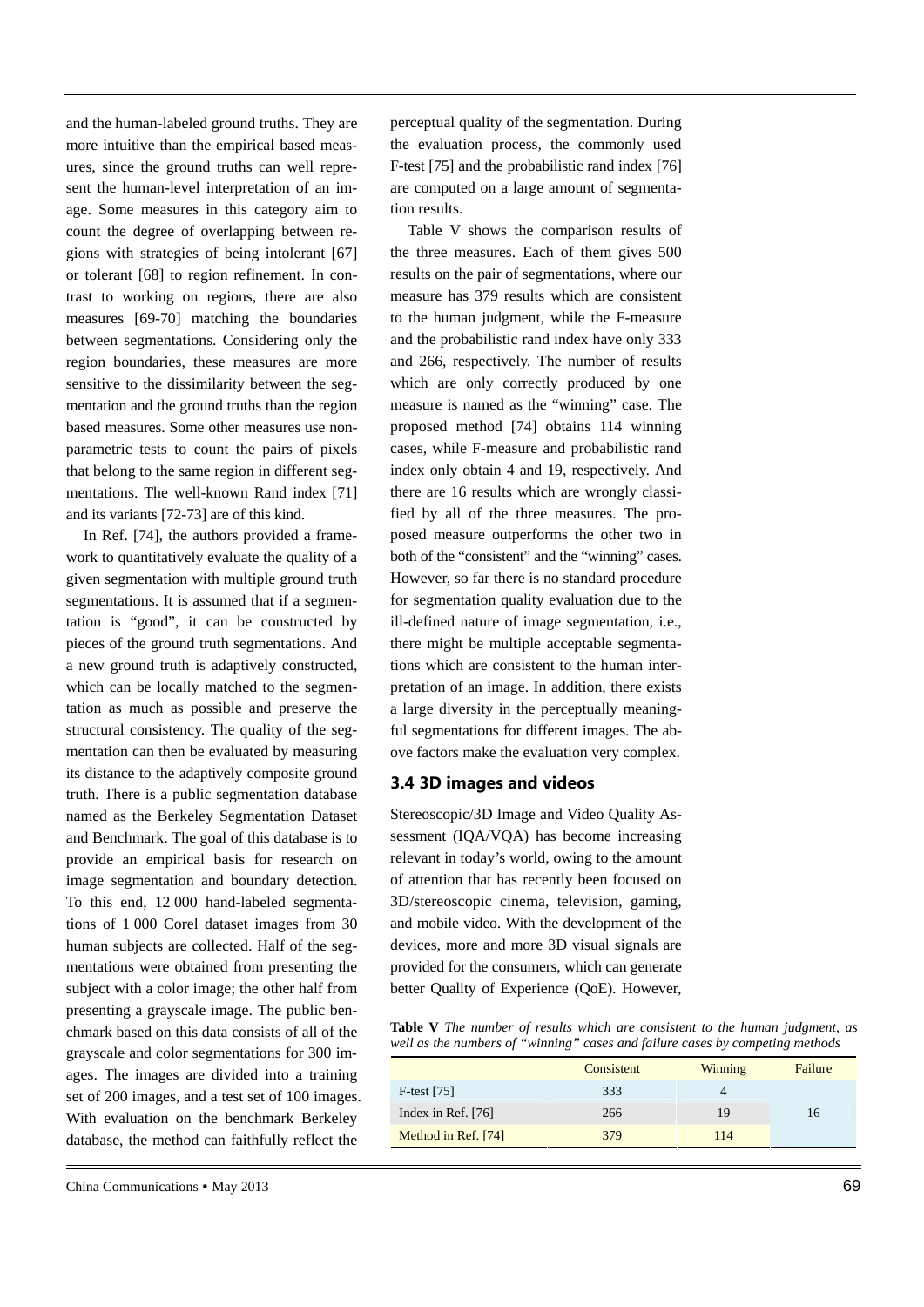understanding the quality of experience of human viewers as they watch 3D videos is a complex and multi-disciplinary problem. Therefore, many researchers have devoted the efforts for creating benchmark dataset and quality

metrics of 3D visual signals [77-80].

In Ref. [77], LIVE 3D IQA database incorporates "true" depth information along with stereoscopic pairs and human opinion scores. The LIVE 3D IQA database consists of 20

**Table VI** *Performance of* 2*D IQA algorithms in predicting perceived* 3*D image quality*

|                 |              | JP2K    | <b>JPEG</b> | White Gaussian noise | <b>Blur</b> | Fast-fading | All     |
|-----------------|--------------|---------|-------------|----------------------|-------------|-------------|---------|
|                 | <b>SROCC</b> | 0.7967  | 0.1311      | 0.9318               | 0.9016      | 0.5957      | 0.8370  |
| <b>PSNR</b>     | <b>LCC</b>   | 0.7889  | 0.2311      | 0.9347               | 0.8937      | 0.7062      | 0.8251  |
|                 | <b>RMSE</b>  | 7.9587  | 6.3624      | 5.9145               | 6.5271      | 8.7971      | 9.2678  |
|                 | <b>SROCC</b> | 0.8572  | 0.4346      | 0.9395               | 0.8822      | 0.5849      | 0.877 2 |
| <b>SSIM</b>     | <b>LCC</b>   | 0.8650  | 0.4849      | 0.9374               | 0.9197      | 0.7212      | 0.8727  |
|                 | <b>RMSE</b>  | 6.4984  | 5.7191      | 5.7947               | 5.6814      | 8.6069      | 8.0059  |
|                 | <b>SROCC</b> | 0.9018  | 0.5828      | 0.9325               | 0.9312      | 0.8037      | 0.9204  |
| <b>VIF</b>      | <b>LCC</b>   | 0.9361  | 0.6738      | 0.9273               | 0.9570      | 0.8542      | 0.9183  |
|                 | <b>RMSE</b>  | 4.5570  | 4.8319      | 6.229 1              | 4.1986      | 6.461 5     | 6.490 3 |
|                 | <b>SROCC</b> | 0.772.7 | 0.4887      | 0.9277               | 0.8596      | 0.7067      | 0.8652  |
| <b>BIQI[81]</b> | <b>LCC</b>   | 0.8203  | 0.6136      | 0.9323               | 0.8995      | 0.7762      | 0.879 2 |
|                 | <b>RMSE</b>  | 7.4100  | 5.1636      | 6.0166               | 6.3238      | 7.8679      | 7.8119  |

**Table VII** *Performance of* 3*D IQA algorithms in predicting perceived* 3*D image quality* 

|             |                   | JP2K    | <b>JPEG</b> | <b>White Gaussian noise</b> | <b>Blur</b> | Fast-fading | All      |
|-------------|-------------------|---------|-------------|-----------------------------|-------------|-------------|----------|
|             | <b>SROCC</b>      | 0.9103  | 0.6028      | 0.929 2                     | 0.9308      | 0.6989      | 0.8992   |
| Benoit [82] | <b>LCC</b>        | 0.9398  | 0.6405      | 0.9253                      | 0.9488      | 0.7472      | 0.9025   |
|             | <b>RMSE</b>       | 4.4266  | 5.022 0     | 6.307 6                     | 4.5714      | 8.2578      | 7.0617   |
|             | <b>SROCC</b>      | 0.8558  | 0.500 1     | 0.8963                      | 0.6900      | 0.5447      | 0.8140   |
| Hewage[83]  | <b>LCC</b>        | 0.9043  | 0.530 5     | 0.895 5                     | 0.7984      | 0.6698      | 0.8303   |
|             | <b>RMSE</b>       | 5.5300  | 5.543 1     | 7.405 6                     | 8.7480      | 9.2263      | 9.1393   |
|             | <b>SROCC</b>      | 0.8598  | 0.4388      | 0.939 5                     | 0.8822      | 0.5883      | 0.8789   |
| You [84]    | $_{\mathrm{LCC}}$ | 0.8778  | 0.4874      | 0.9412                      | 0.9198      | 0.7300      | 0.8814   |
|             | <b>RMSE</b>       | 6.2066  | 5.7097      | 5.6216                      | 5.6798      | 8.4923      | 7.7463   |
|             | <b>SROCC</b>      | 0.4203  | 0.0152      | 0.7408                      | 0.7498      | 0.3663      | 0.1419   |
| Gorley [85] | LCC               | 0.4853  | 0.3124      | 0.7961                      | 0.8527      | 0.3648      | 0.4511   |
|             | <b>RMSE</b>       | 11.3237 | 6.2119      | 10.1979                     | 7.5622      | 11.569 1    | 14.6350  |
|             | <b>SROCC</b>      | 0.2133  | 0.2440      | 0.8917                      | 0.6586      | 0.2665      | 0.0679   |
| Shen $[86]$ | <b>LCC</b>        | 0.5039  | 0.3899      | 0.8988                      | 0.6846      | 0.4830      | 0.5743   |
|             | <b>RMSE</b>       | 12.2754 | 6.0216      | 7.2939                      | 10.5547     | 10.8820     | 13.5473  |
|             | <b>SROCC</b>      | 0.150 1 | 0.1328      | 0.8471                      | 0.3266      | 0.1426      | 0.078 5  |
| Yang [87]   | <b>LCC</b>        | 0.2012  | 0.2738      | 0.870 1                     | 0.6261      | 0.2824      | 0.3909   |
|             | <b>RMSE</b>       | 12.6979 | 6.2894      | 8.200 2                     | 12.129 1    | 11.9462     | 15.248 1 |
|             | <b>SROCC</b>      | 0.7708  | 0.2929      | 0.4651                      | 0.793 5     | 0.475 2     | 0.6388   |
| Zhu [88]    | LCC               | 0.8073  | 0.3790      | 0.5178                      | 0.7770      | 0.5038      | 0.6263   |
|             | <b>RMSE</b>       | 7.6813  | 6.0684      | 14.720 1                    | 9.1270      | 10.7362     | 12.7828  |
|             | <b>SROCC</b>      | 0.8657  | 0.6754      | 0.9137                      | 0.5549      | 0.6393      | 0.3827   |
| Akhter [89] | $_{\mathrm{LCC}}$ | 0.9059  | 0.7294      | 0.9047                      | 0.6177      | 0.6603      | 0.4270   |
|             | <b>RMSE</b>       | 5.4836  | 4.4736      | 7.0929                      | 11.3872     | 9.3321      | 14.8274  |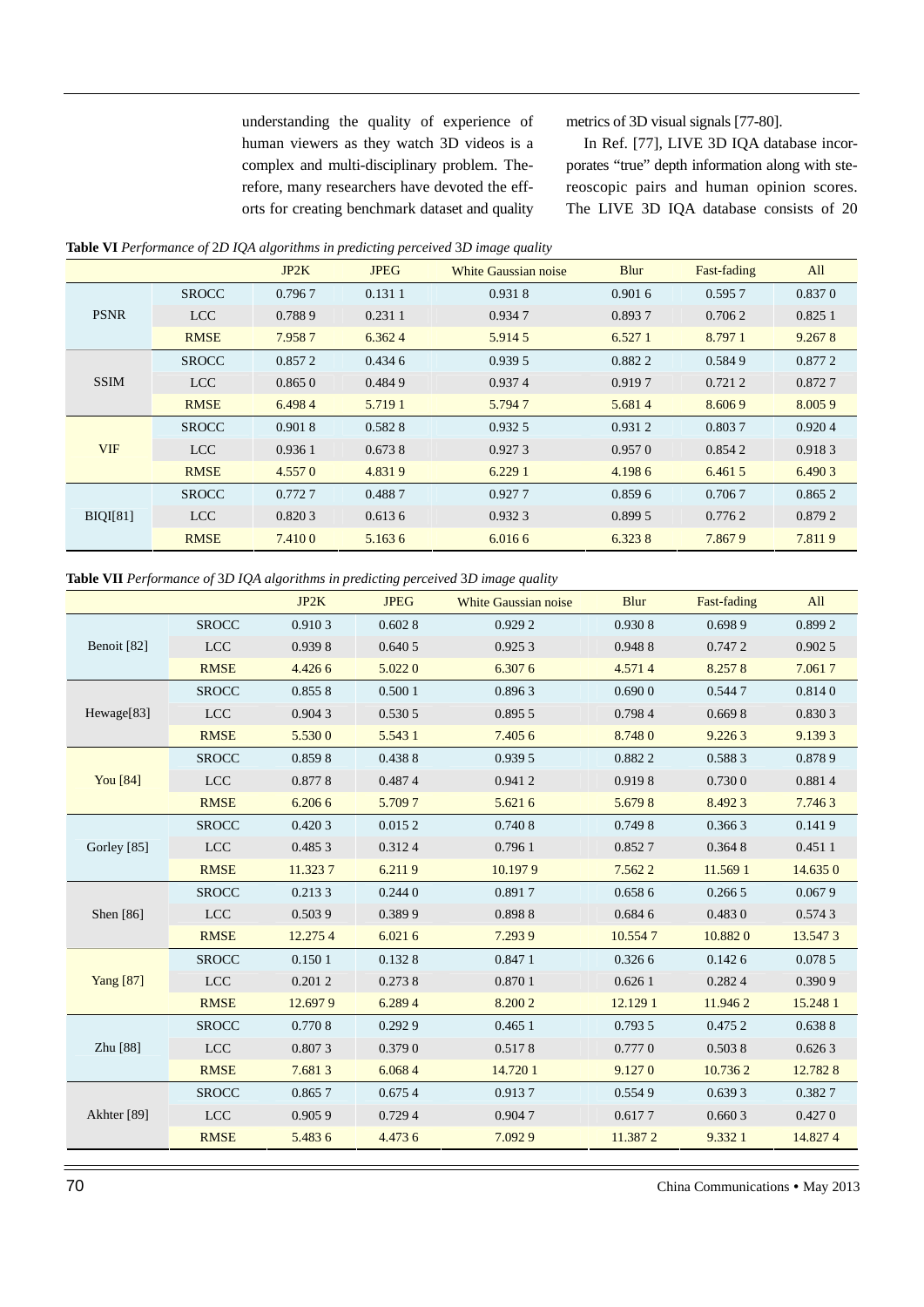reference images, 5 distortion categories and a total of 365 distorted images along with the associated DMOS. The authors described the creation of the database and analyzed the performance of a variety of 2D and 3D quality models using the new database. The database as well as the algorithms evaluated is available for researchers in the field to use in order to enable objective comparisons of future algorithms. Also the authors broadly summarized the field of 3D QA focusing on key unresolved problems including stereoscopic distortions, 3D masking, and algorithm development. The traditional 2D image quality metrics are employed to evaluate the 3D stereoscopic image qualities, which is illustrated in Table VI. Also several 3D image quality metrics are employed to provide the benchmark performances shown in Table VII, such as: Benoit [82], Hewage [83], You [84], Gorley [85], Shen [86], Yang [87], Zhu [88], and Akhter [89].

Based on the results in Table VI, it is clear that for the set of distortions considered, the 2D IQA algorithms perform well in terms of correlation with human subjectivity, while the addition of disparity/depth in the 3D algorithms cannot materially improve the performance. However, disparity activity (e.g., caused by rapid changes in depth) may affect distortion visibility, which can be interpreted from the human experiences. Also it can be observed from Table VII that the 3D metric Benoit [82] can generate the best performance over the built database. However, the performance is still not good enough. The reason is that almost of the 3D QA algorithms are simple extensions of 2D QA algorithms with some additional "features" extracted from depth (generally disparity differences). The way in which this disparity information is incorporated into these 3D QA algorithms is not based on any perceptual principles.

As we all know, the depth information is very important for the 3D video application, such as displaying, rendering, and so on. In Ref. [78], the authors created both a subjective experiment and a new objective quality metric to evaluate the depth perception of 3D stereoscopic videos. Moreover, the authors in Ref. [79] investigated the Depth Image-Based Rendering (DIBR) based synthesized view evaluation problem. Different view synthesis algorithms are evaluated through subjective and objective measurements. The hints for developing new objective quality metric for 3D synthesized view are discussed. The authors in Ref. [80] derived the RR quality metric for 3-D videos. The information of depth edges and color images in the areas in the proximity of edges are extracted for the RR quality metric, which can be utilized for 3-D video compression and transmission.

Overall, the field of 3D QA remains an extremely interesting one. There is tremendous scope for research in this area. The large gaps in our understanding of the perception of stereoscopic distortions and of appropriate statistical models for 3D natural scenes are still need to be researched. A multi-pronged approach combining research and concepts from the visual sciences and image processing will hopefully lead to models that predict stereoscopic quality with high accuracy.

## **3.5 Retargeted images**

The image retargeting methods are proposed to adjust the source images into arbitrary sizes for displaying. Therefore, there issues a new challenge of objectively evaluating the retargeted image perceptual quality, where the resolution has been changed, the objective shape may be distorted, and some content information may be discarded. Till now, there are two main public images retargeting quality databases [90-92]. In Ref. [90], the database is built by concentrating on a comparative study of existing retargeting methods. The authors compared which retargeting method generates the retargeted image with the highest perceptual quality. The subjective test is performed in a pair comparison way, where the participants are shown two retargeted images at a time, side by side, and are asked to simply choose the one they like better. The resulting database comprises the retargeted image and the corresponding number of times that the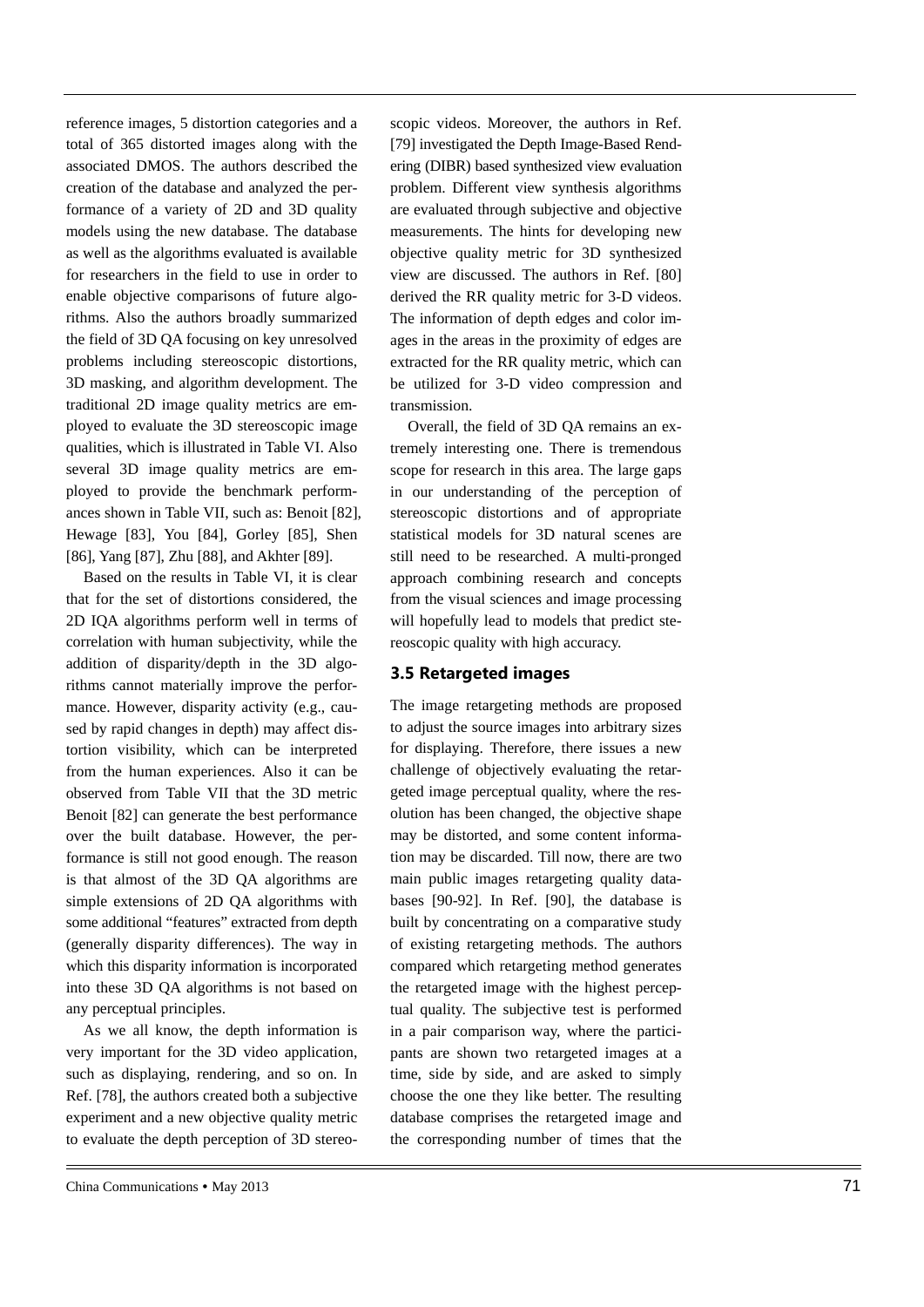retargeted image is favored over another one.

In Refs. [91-92], a subjective study is conducted to assess the perceptual quality of the retargeted image to build a publicly available database. Totally 171 retargeted images (in two different scales) are generated by different retargeting methods from 57 source images. With the source image as the reference, the perceptual quality of each retargeted image has been subjectively rated by at least 30 human viewers on a pre-defined scale. After processing the subjective ratings, the MOS value and the corresponding standard deviation are obtained for each image. Based on the MOS values, the built image retargeting database was analyzed from the perspectives of the retargeting scale, the retargeting method, and the source image content. Moreover, some publicly available quality metrics for retargeted images are evaluated on the built database.

There are several existing quality metrics on retargeted images, such as Edge Histogram (EH) [93], SIFT-flow [94], Bidirectional Similarity (BDS) [95-96], and Earth's Mover Distance (EMD) [97-98]. EH captures the spatial distribution of edges in the image. In order to depict the local edge distribution, the image is divided into 4×4 sub-images, each of which is examined by 5 different orientations: vertical, horizontal, two diagonals, and isotropic (nondirectional). For each sub-image, a normalized 5-bin histogram is obtained by classifying apparent edges to these five categories. The feature is defined to be the combination of these histograms, which results in  $4 \times 4 \times 5 = 80$ length description. Only the intensity component is employed for edge detection. And the -norm distance is employed to measure the feature distance between two images. SIFTflow descriptors characterize view-invariant and brightness-independent image structures. Matching SIFT descriptors allows establishing meaningful correspondences across image with significantly different image content. Furthermore, the pixel displacement (indicating by the SIFT correspondence matching) should be spatial coherent, which means that close-by pixels should have similar displacement. BDS

tries to capture that two signals (original and retargeted images) are considered to be "visually similar" is as many as possible patches of one image (at multiple scales) are contained in another image, and vice versa. EMD is based on the minimal cost that must be paid to transform one distribution into the other. The signature or histogram, which represents a set of feature clusters, is viewed as the histogram distribution. The point is the central value in bin of the histogram, and is to indicate the corresponding proportion. The definition of cluster is open. The color, position, and texture information can be employed to obtain the feature clusters. Only the size of the clusters in the feature space needs to be limited. EMD is defined as the minimum work normalized by the total flow to convert one histogram to another.

The performances evaluated on the database are shown in Table VIII. It can be observed that all of the existing metrics perform poorly on the database. For the EMD, the composed histogram only represents the feature distribution of the image, which cannot accurately depict the object shape and the content information of the image. Therefore, the shape distortions and content information loss, introduced during the retargeting process, are not effectively described. BDS tries to capture how much information one image conveys of the other image in a bidirectional way. However, although it is claimed that the spatial geometric relationship is considered by a multiple scale approach, the order-relationship can still not be preserved, such as the local-order of each pixel or patch. Therefore, the dissimilarity metric of BDS does not accurately depict the object shape distortion either. SIFT-flow employs the SIFT descriptor to detect the correspondence between two images. It is claimed that the order-relationship

**Table VIII** *Metric performance on image retargeting database* 

|       | EH                        | EMD | <b>BSE</b> | SIFT-flow                             |
|-------|---------------------------|-----|------------|---------------------------------------|
| LCC = |                           |     |            | $0.3422$ $0.2760$ $0.2896$ $0.3141$   |
|       |                           |     |            | SROCC 0.328 8 0.290 4 0.288 7 0.289 9 |
|       | RMSE 12.686 12.977 12.922 |     |            | 12.817                                |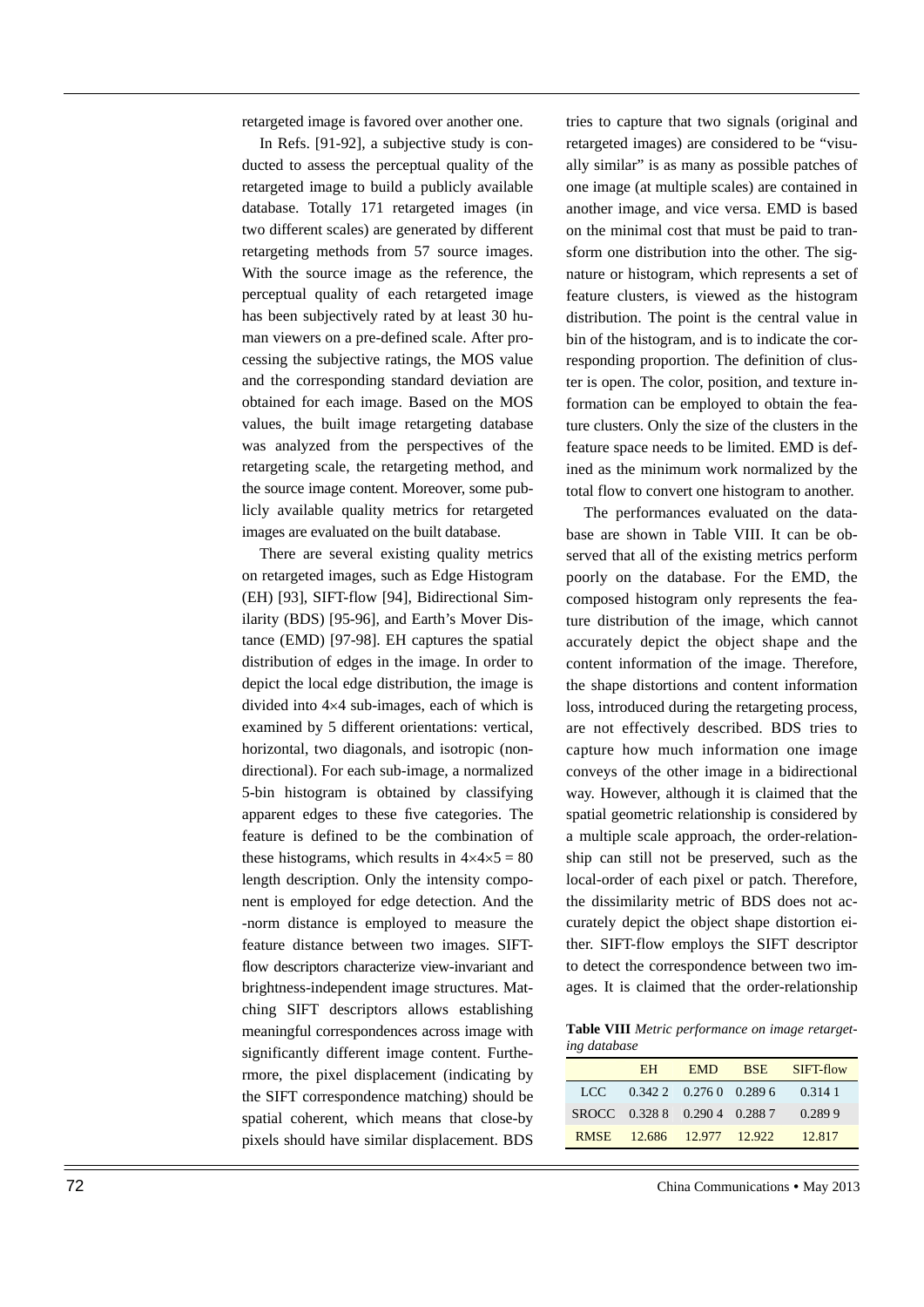of the pixels or patches is captured. However, the content information loss during the retargeting process is not considered. EH employs the edge histograms to describe the image, which are organized in order for comparison. EH can somehow represent the object shape information in the image. Same as the SIFT- flow, the content information loss is not accounted.

What have been described above are the reasons why the metrics available cannot perform effectively for retargeted images. It can be observed that most of the quality metrics try to extract several features from the original and retargeted images, and compare the differences for quality assessment. However, these features cannot accurately capture the shape distortions and content information loss, which have been introduced into the retargeted images. Therefore, in order to develop a more effective quality metric for retargeted images, the shape distortions and content information loss should be first accurately captured and then fused together, as a suggested direction of future research.

# **IV. CONCLUSION**

In this paper, an overview and comparison of objective quality metrics for visual signals was provided, for both traditional and newly emerged visual signals, as well as giving comments and discussion whenever appropriate. Specifically, we highlighted the new trends of traditional visual signal quality assessment; those related to newly emerged visual signals have been discussed in a more detailed way, and such new forms of visual signals being discussed include scalable and mobile video, HDR image, image segmentation, 3D images/video, and retargeted images. We have also shared our views in some future development in the areas.

#### **ACKNOWLEDGEMENT**

 $\overline{a}$ 

The authors would like to thank the reviewers for their detailed reviews and constructive comments, which have helped to improve the quality of this paper. The work described in

this paper was partially supported by the Research Grants Council of the Hong Kong SAR, China (Project CUHK 415712); and the Ministry of Education Academic Research Fund (AcRF) Tier 2 in Singapore under Grant No. T208B1218.

#### **References**

- [1] ITU-T-P.800. Methods for Subjective Determination of Transmission Quality[S], 1996.
- [2] ITU-R BT.500-11. Methodology for the Subjective Assessment of the Quality of Television Pictures[S], 2000.
- [3] LIN Weisi, KUO J C. Perceptual Visual Quality Metrics: A Survey[J]. Journal of Visual Communication and Image Representation, 2011, 22(4): 297-312.
- [4] LIU T J, LIN Weisi, KUO J C .- C. Recent Developments and Future Trends in Visual Quality Assessment[C]// Proceedings of Asia-Pacific Signal and Information Processing Association Annual Submit and Conference, 2011 (APSIPA ASC 2011): October 18-21, 2011. Xi'an, China, 2011.
- [5] ENGELKE U, ZEPERNICK H. Perceptual-Based Quality Metrics for Image and Video Services: A Survey[C]// Proceedings of the 3rd EuroNGI Conference on Next Generation Internet Networks: May 21-23, 2007. Trondheim, Norway, 2007: 190-197.
- [6] WINKLER S, MOHANDAS P. The Evolution of Video Quality Measurement: from PSNR to Hybrid Metrics[J]. IEEE Transactions on Broadcasting, 2008, 54(3): 660-668.
- [7] WINKLER S. Analysis of Public Image and Video Databases for Quality Assessment[J]. IEEE Journal of Selected Topics in Signal Processing, 2012, 6(6): 616-625.
- [8] WANG Zhou, BOVIK A C, SHERKH H R, *et al*. Image Quality Assessment: from Error Visibility to Structural Similarity[J]. IEEE Transactions on Image Processing, 2004, 13(4): 600-612.
- [9] MA Lin, LI Songnan, NGAN K N. Visual Horizontal Effect for Image Quality Assessment[J]. IEEE Signal Processing Letters, 2010, 17(7): 627- 630.
- [10] LIU Anming, LIN Weisi, NARWARIA M. Image Quality Assessment Based on Gradient Similarity[J]. IEEE Transactions on Image Processing, 2012, 21(4): 1500-1512.
- [11] LI Songnan, ZHANG Fan, MA Lin, *et al*. Image Quality Assessment by Separately Evaluating Detail Losses and Additive Impairments[J]. IEEE Transactions on Multimedia, 2011, 13(5): 935-949.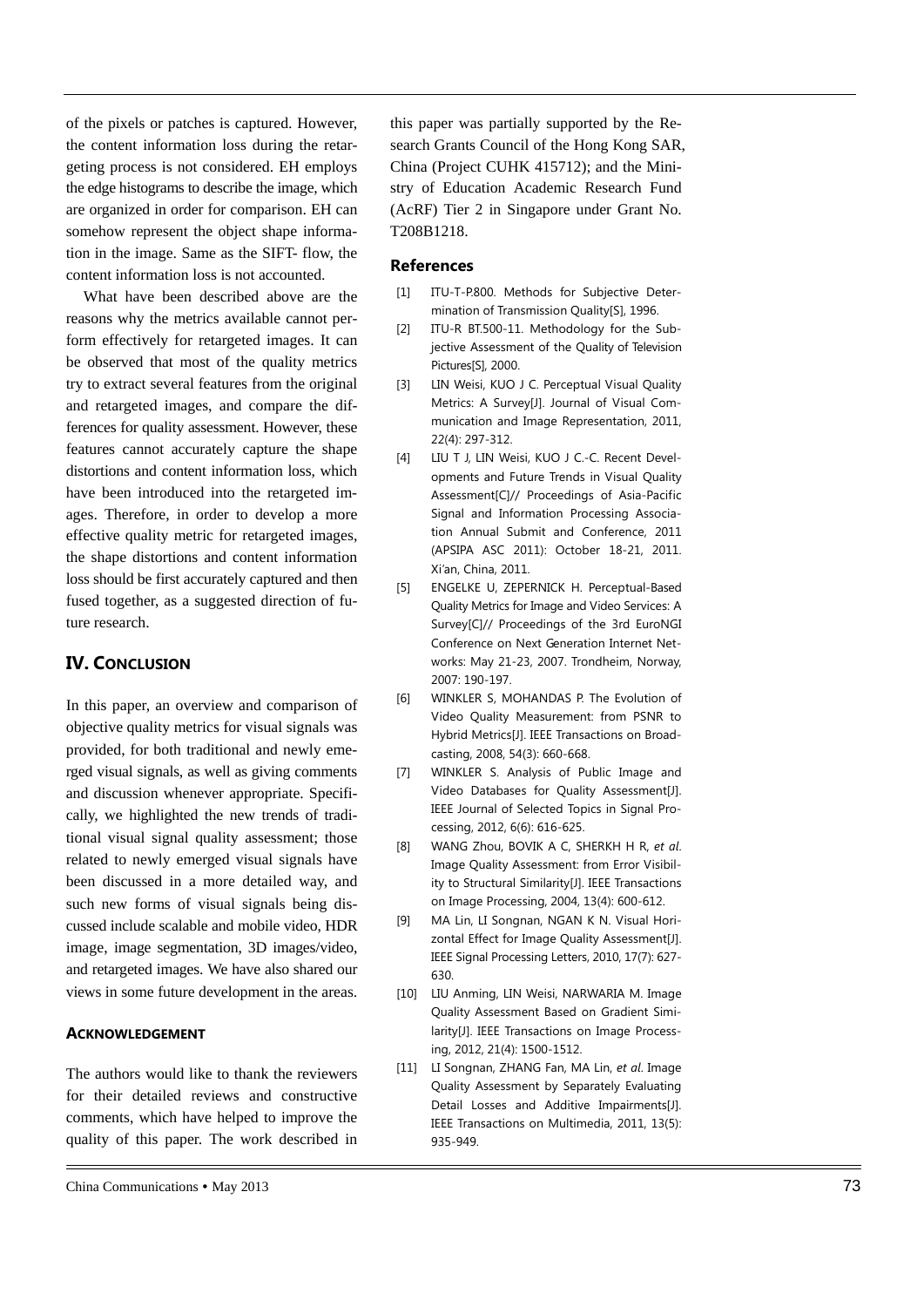- [12] WU Jinjian, LIN Weisi, SHI Guangming, *et al*. A Perceptual Quality Metric with Internal Generative Mechanism[J]. IEEE Transactions on Image Processing, 2013, 22(1): 43-54.
- [13] SHEIKH H R, BOVIK A C. Image Information and Visual Quality[J]. IEEE Transactions on Image Processing, 2006, 15(2): 430-444.
- [14] DALY S. The Visible Difference Predictor: An Algorithm for the Assessment of Image Fidelity[M]. Cambridge, CA, USA: Digital Images and Human Vision, MIT Press, 1993.
- [15] WINKLER S. Digital Video Quality: Vision Models and Metrics, John Wiley and Sons[M]. Portland: Book News Inc., 2005.
- [16] ITU-T Recommendation J.247. Objective Perceptual Multimedia Video Quality Measurement in the Presence of a Full Reference[S], 2008.
- [17] YANG X K, LING W S, LU Z K, *et al*. Just Noticeable Distortion Model and Its Applications in Video Coding[J]. Signal Processing: Image Communication, 2005, 20(7): 662-680.
- [18] MA Lin, NGAN K N, ZHANG Fan, *et al*. Adaptive Block-Size Transform Based Just-Noticeable Difference Model for Images/Videos[J]. Signal Processing: Image Communication, 2011, 26(3): 162-174.
- [19] SESHADRINATHAN K, BOVIK A C. Motion Tuned Spatio-Temporal Quality Assessment of Natural Videos[J]. IEEE Transactions on Image Processing, 2010, 19(2): 335-350.
- [20] ZHANG Fan, MA Lin, LI Songnan, *et al*. Practical Image Quality Metric Applied to Image Coding[J]. IEEE Transactions on Multimedia, 2011, 13(4): 615-624.
- [21] NARWARIA M, LIN Weisi. SVD-Based Quality Metric for Image and Video Using Machine Learning[J]. IEEE Transactions on Systems, Man, and Cybernetics, Part B: Cybernetics, 2012, 42(2): 347-364.
- [22] LI Songnan, MA Lin, NGAN K N. Full-Reference Video Quality Assessment by Decoupling Detail Losses and Additive Impairments[J]. IEEE Transactions on Circuit System for Video Technology, 2012, 22(7): 1100-1112.
- [23] LI Songnan, MA Lin, NGAN K N. Video Quality Assessment by Decoupling Additive Impairments and Detail Losses[C]// Proceedings of the 3rd International Workshop on Quality of Multimedia Experience (QoMEX 2011): September 7-9, 2011. Mechelen, Belgium, 2011: 90-95.
- [24] LI Songnan, NGAN K N. Subtractive Impairment, Additive Impairment, and Image Visual Quality[C]// Proceedings of 2010 IEEE International Symposium on Circuits and Systems

(ISCAS 2010): May 30-June 2, 2010. Paris, France, 2010: 3373- 3376.

- [25] DAMERA-VENKATA N, KITE T D, GEISLER W S, *et al*. Image Quality Assessment Based on a Degradation Model[J]. IEEE Transactions on Image Processing, 2000, 9(4): 636-650.
- [26] LARSON E C, CHANDLER D M. Most Apparent Distortion: Full-Reference Image Quality Assessment and the Role of Strategy[J]. Electronic Imaging, 2010, 19(1): 1-21.
- [27] ROUSE D M, PEPION R, HEMAMI S S, *et al*. Image Utility Assessment and a Relationship with Image Quality Assessment[J]. Human Vision Electronic Imaging, 2009, 7240: 724010-1-724010-14.
- [28] NARWARIA M, LIN Weisi. SVD-Based Quality Metric for Image and Video Using Machine Learning[J]. IEEE Transactions on Systems, Man, and Cybernetics, Part B, 2012, 42(2): 347-364.
- [29] NARWARIA M, LIN Weisi, CETIN A E. Scalable Image Quality Assessment with 2D Mel-Cepstrum and Machine Learning Approach[J]. Pattern Recognition, 2011, 45(1): 299-313.
- [30] NARWARIA M, LIN Weisi. Objective Image Quality Assessment Based on Support Vector Regression[J]. IEEE Transactions on Neural Networks, 2010, 21(3): 515-519.
- [31] LUO Huitao. A Training-Based No-Reference Image Quality Assessment Algorithm[C]// Proceedings of 2004 International Conference on Image Proceeding (ICIP 2004): October 24-27, 2004. Singapore, 2004: 2973-2976.
- [32] SURESH S, BABU V, SUNDARARAJAN N. Image Quality Measurement Using Sparse Extreme Learning Machine Classifier[C]// Proceedings of the 9th International Conference on Control, Automation, Robotics and Vision, 2006 (ICARCV 2006): December 5-8, 2006. Singapore, 2006: 1-6.
- [33] LIU T J, LIN Weisi, KUO C.-C J. A Multi-Metric Fusion Approach to Visual Quality Assessment[C]// Proceedings of 2011 the 3rd International Workshop on Quality of Multimedia Experience (QoMEX): September 7-9, 2011. Mechelen, Belgium, 2011: 72-77.
- [34] NARWARIA M, LIN Weisi. Video Quality Assessment Using Temporal Quality Variations and Machine Learning[C]// Proceedings of 2011 IEEE International Conference on Multimedia and Expo (ICME): July 11-15, 2011. Barcelona, Spain, 2011: 1-6.
- [35] WOLF S, PINSON M. Low Bandwidth Reduced Reference Video Quality Monitoring System [C]// Proceedings of the 1st International Workshop on Video Processing and Quality Metrics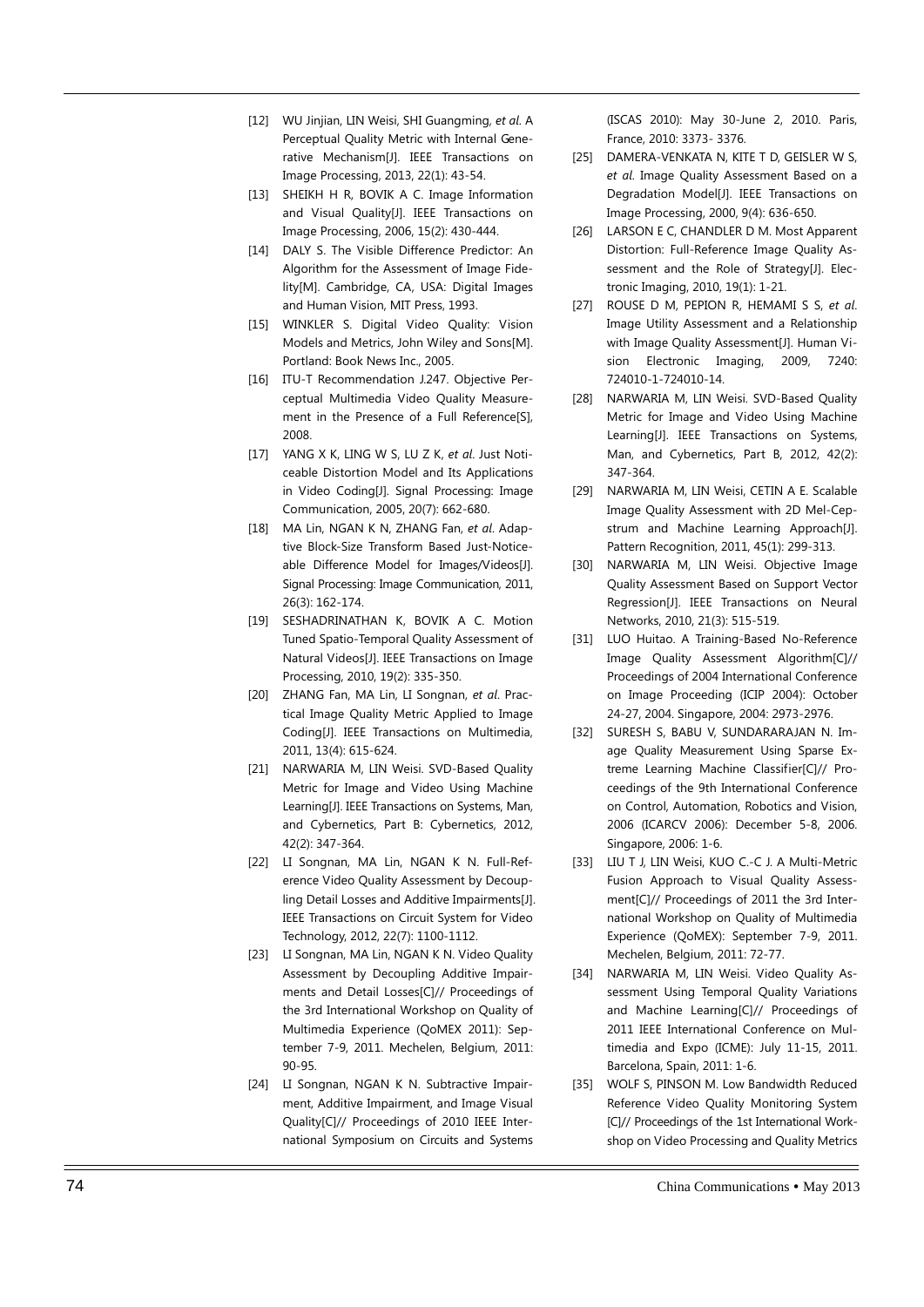for Consumer Electronics: January, 2005.

- [36] TAGLIASACCHI M, VALENZISE G, NACCARI M, *et al*. A Reduced-Reference Structural Similarity Approximation for Videos Corrupted by Channel Errors[J]. Multimedia Tools Application, 2010, 48(3): 471-492.
- [37] LE CALLET P, VIARD-GAUDIN C, BARBA D. A Convolutional Neural Network Approach for Objective Video Quality Assessment[J]. IEEE Transactions on Neural Network, 2006, 17(5): 1316-1327.
- [38] PINSON M.H, WOLF S. A New Standardized Method for Objectively Measuring Video Quality[J]. IEEE Transactions on Broadcasting, 2004, 50(3): 312-322.
- [39] REDI J.A, GASTALDO P, HEYNDERICKX I, *et al*. Color Distribution Information for Reduced-Reference Assessment of Perceived Image Quality[J]. IEEE Transactions on Circuit System Video Technology, 2010, 20(12): 1757-1769.
- [40] LI Qiang, WANG Zhou. Reduced-Reference Image Quality Assessment Using Divisive Normalization-Based Image Representation[J]. IEEE Journal of Selected Topics in Signal Processing, 2009, 3(2): 201-211.
- [41] WANG Zhou, WU Guixing, SHERIKH H.R, *et al*. Quality-Aware Images[J]. IEEE Transactions on Image Processing, 2006, 15(6): 1680-1689.
- [42] MA Lin, LI Songnan, ZHANG Fan, *et al*. Reduced- Reference Image Quality Assessment Using Reorganized DCT-Based Image Representation[J]. IEEE Transactions on Multimedia, 2011, 13(4): 824-829.
- [43] MA Lin, LI Songnan, NGAN K N. Reduced-Reference Video Quality Assessment of Compressed Video Sequences[J]. IEEE Transactions on Circuit System Video Technology, 2012, 22(10): 1441-1456.
- [44] MA Lin, LI Songnan, ZHANG Fan, *et al*. Reduced-Reference Image Quality Assessment in Reorganized DCT Domain[J]. IEEE Transactions on Multimedia, 2011, 13(4): 824-829.
- [45] WANG Zhou, BOVIK A C. Reduced- and no-Reference Image Quality Assessment: the Natural Scene Statistics Model Approach[J]. IEEE Signal Processing Magazine, 2011, 28(6): 29- 40.
- [46] LIANG Luhong, WANG Shiqi, CHEN Jianhua, *et al*. No-Reference Perceptual Image Quality Metric Using Gradient Profiles for JPEG 2000 [J]. Signal Processing: Image Communication, 2010, 25(7): 502-516.
- [47] BRANDAO T, QUELUZ M P. No-Reference Image Quality Assessment Based on DCT Domain Statistics[J]. Signal Processing, 2008, 88(4):

822-833.

- [48] WANG Zhou, SHEIKH H R, BOVIK A C. No-Reference Perceptual Quality Assessment of JPEG Compressed Images[C]// Proceedings of 2002 International Conference on Image Processing (ICIP 2002): September 22-25, 2002. Rochester, NY, USA, 2002: I-477-I-480.
- [49] FERZLI R, KARAM L J. A No-Reference Objective Image Sharpness Metric Based on the Notion of Just Noticeable Blur (JNB)[J]. IEEE Transactions on Image Processing, 2009, 18(4): 717-728.
- [50] SHEIKH H R, BOVIK A C, CORMARK L. No-Reference Quality Assessment Using Nature Scene Statistics: JPEG 2000[J]. IEEE Transactions on Image Processing, 2005, 14(11): 1918- 1927.
- [51] MITTAL A, MURALIDHAR G S, GHOSH J, *et al*. Blind Image Quality Assessment without Human Training Using Latent Quality Factors[J]. IEEE Signal Processing Letters, 2012, 19(2): 75-78.
- [52] SAAD M A, BOVIK A C, CHARRIER C. A Perceptual DCT Statistics Based Blind Image Quality Metric[J]. IEEE Signal Processing Letters, 2010, 17(6): 583-586.
- [53] MOORTHY A K, BOVIK A C. Blind Image Quality Assessment: from Natural Scene Statistics to Perceptual Quality[J]. IEEE Transactions on Image Processing, 2011, 20(12): 3350-3364.
- [54] HEMAMI S S, REIBMAN A R. No-Reference Image and Video Quality Estimation: Applications and Human-Motivated Design[J]. Image Communication, 2010, 25(7): 469-481.
- [55] Video Coding Experts Group (VCEG). Joint call for proposals on scalable video coding extensions of high efficiency video coding (HEVC) [R]. 2012.
- [56] LEE J S, SIMONE F D, RAMZAN N, *et al*. Subjective Evaluation of Scalable Video Coding for Content Distribution[C]// Proceedings of the International Conference on Multimedia (MM'10): October 25-29, 2010. Firenze, France, 2010: 65-72.
- [57] ZHAI Guangtao, CAI Jianfei, LIN Weisi, *et al*. Cross-Dimensional Perceptual Quality Assessment for Low Bit-Rate Videos[J]. IEEE Transactions on Multimedia, 2008, 10(7): 1316-1324.
- [58] MOORTHY A K, CHOI L K, BOVIK A C, *et al*. Video Quality Assessment on Mobile Devices: Subjective, Behavioral and Objective Studies[J]. IEEE Journal of Selected Topics in Signal Processing, 2012, 6(6): 652-671.
- [59] YEGANEH H, WANG Zhou. Objective Quality Assessment of Tone Mapped Images[J]. IEEE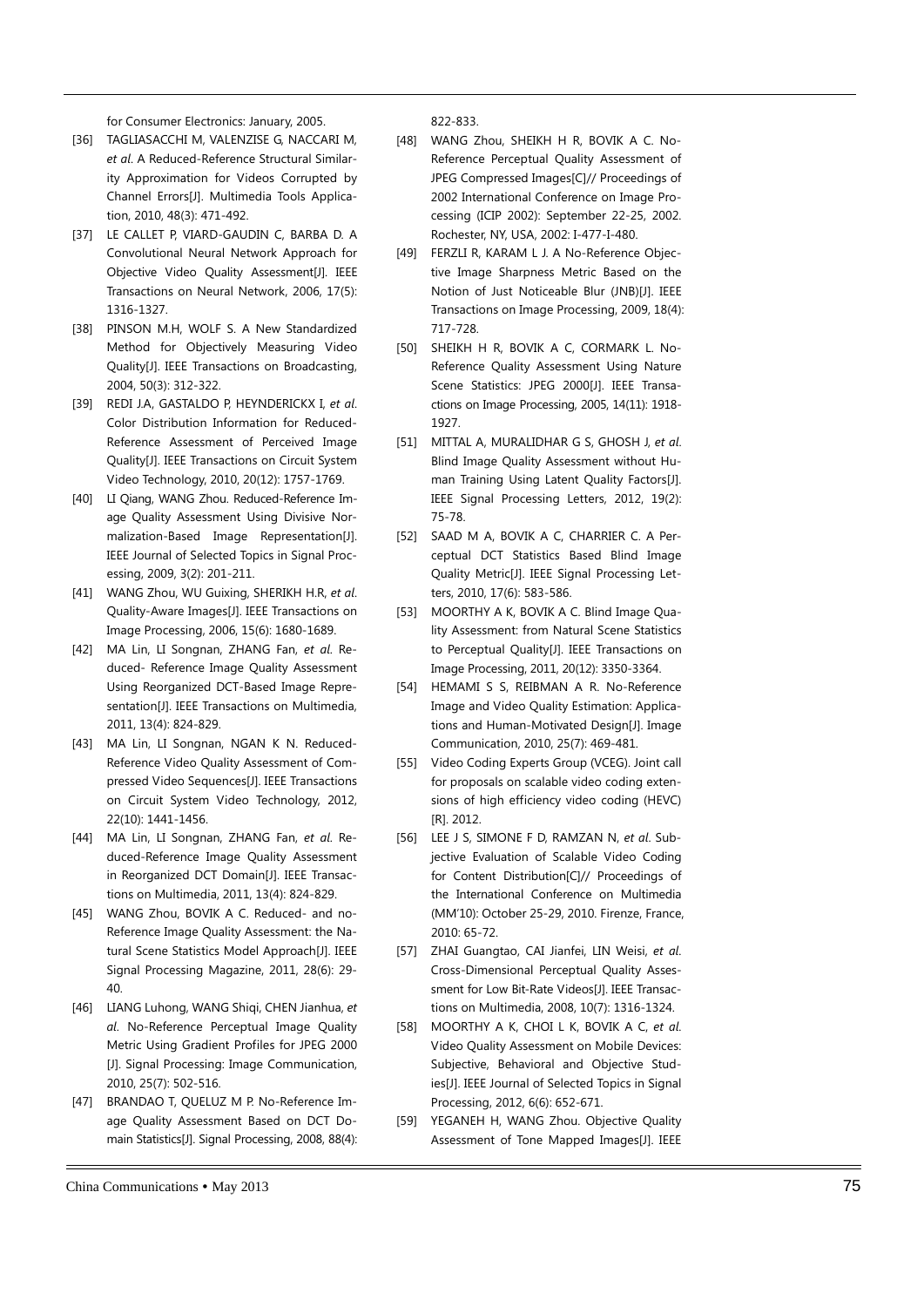Transactions on Image Processing, 2013, 22(2): 657-667.

- [60] YEGANEH H, WANG Zhou. Objective Quality Assessment of Tone Mapping Algorithms[C]// Proceedings of the 17th IEEE International Conference on Image Processing (ICIP 2010): September 26-29, 2010. Hong Kong, China, 2010: 2477-2480.
- [61] AYDIN T O, MANTIUK R, MYSZKOWSKI K, *et al*. Dynamic Range Independent Image Quality Assessment[J]. ACM Transactions on Graphics, 2008, 27(3): 69.
- [62] CADIK M, HAJDOK O, LEJSEK A, *et al*. Evaluation of Tone Mapping Operators[EB/OL]. http: //www.cgg.cvut.cz/members/cadikm/tmo.
- [63] LIU Jianqing, YANG Y. Multiresolution Color Image Segmentation[J]. IEEE Transactions on Pattern Analysis and Machine Intelligence, 1994, 16(7): 689-700.
- [64] BORSOTTI M, CAMPADELLI P, SCHETTINI P C. Quantitative Evaluation of Color Image Segmentation Results[J]. Pattern Recognition Letter, 1998, 19(8): 741-747.
- [65] ZHANG Hui, FRITTS J E, GOLDMAN S A. An Entropy-Based Objective Segmentation Evaluation Method for Image Segmentation[J]. SPIE - Electronic Imaging Storage and Retrieval Methods and Applications for Multimedia, 2004, 5307: 38-49.
- [66] REN Xiaofeng, MALIK J. Learning a Classification Model for Segmentation[C]// Proceedings of the 9th IEEE International Conference on Computer Vision, 2003 (ICCV): October 13- 16, 2003. Nice, France, 2003: 10-17.
- [67] CHRISTENSEN H I, PHILLIPS P J. Empirical Evaluation Methods in Computer Vision[M]. Singapore: World Scientific Publishing Company, 2002.
- [68] MARTIN D, FOWLKES C, TAL D, *et al*. A Database of Human Segmented Natural Images and Its Application to Evaluating Segmentation Algorithms and Measuring Ecological Statistics[C]// Proceedings of the 8th IEEE International Conference on Computer Vision, 2001 (ICCV 2001): July 7-14, 2001. Vancouver, BC, Canada, 2001: 416-423.
- [69] FREXENET J, MUNOZ X, RABA D, *et al*. Yet Another Survey on Image Segmentation: Region and Boundary Information Integration [C]// Proceedings of the 7th European Conference on Computer Vision-Part III (ECCV'02): May 28-31, 2002. Copenhagen, Denmark, 2002: 408-422.
- [70] MARTIN D R. An Empirical Approach to Grouping and Segmentation[D]. San Francisco,

USA: University of California, Berkeley, 2002.

- [71] RAND W M. Objective Criteria for the Evaluation of Clustering Methods[J]. Journal of the American Statistical Association, 1971, 66(336): 846-850.
- [72] FOWLKES E B, MALLOWS C L. A Method for Comparing Two Hierarchical Clusterings[J]. Journal of the American Statistical Association, 1983, 78(833): 553-569.
- [73] UNNIKRISHNAN R, HEBERT M. Measures of Similarity[J]. IEEE Workshop on Applications of Computer Vision, 2005, 1: 394-400.
- [74] PENG Bo, ZHANG Lei. Evaluation of Image Segmentation Quality by Adaptive Ground Truth Composition[J]. Lectures Notes in Computer Science, 2012, 7574: 287-300.
- [75] MARTIN D R, FOWLKES C C, MALIK J. Learning to Detect Natural Image Boundaries Using Local Brightness, Color and Texture Cues[J]. IEEE Transactions on Pattern Analysis and Machine Intelligence, 2004, 26(5): 530-549.
- [76] SAMPAT M P, WANG Zhou, GUPTA S, *et al*. Complex Wavelet Structural Similarity: A New Image Similarity Index[J]. IEEE Transactions on Image Processing, 2009, 18(11): 2385-2401.
- [77] MOORTHY A K, SU Chechun, MITTAL A, *et al*. Subjective Evaluation of Stereoscopic Image Quality[J]. Signal Processing: Image Communication, 2012.
- [78] LEBRETON P, RAAKE A, BARKOWSKY M, *et al*. Evaluating Depth Perception of 3D Stereoscopic Videos[J]. IEEE Journal of Selected Topics in Signal Processing, 2012, 6(6): 710-720.
- [79] BOSC E, PEPION R, LE CALLET P, *et al*. Towards a New Quality Metric for 3-D Synthesized View Assessment[J]. IEEE Journal of Selected Topics in Signal Processing, 2011, 5(7): 1332-1343.
- [80] HEWAGE C T E R, MARTINI M G. Reduced-Reference Quality Assessment for 3D Video Compression and Transmission[J]. IEEE Transactions on Consumer Electronics, 2011, 57(3): 1185-1193.
- [81] MOORTHY A K, BOVIK A C. A Two-Step Framework for Constructing blind Image Quality Indices[J]. IEEE Signal Processing Letters, 2011, 17(2): 587-599.
- [82] BENOIT A, LE CALLET P, CAMPISI P, *et al*. Quality Assessment of Stereoscopic Images[J]. EURASIP Journal on Image and Video Processing, 2009: 1-13.
- [83] HEWAGE C T E R, MARTINI M G. Reduced-Reference Quality Metric for 3D Depth Map Transmission[C]// Proceedings of 3DTV-Conference: The True Vision- Capture, Transmission and Display of 3D Video (3DTV-CON),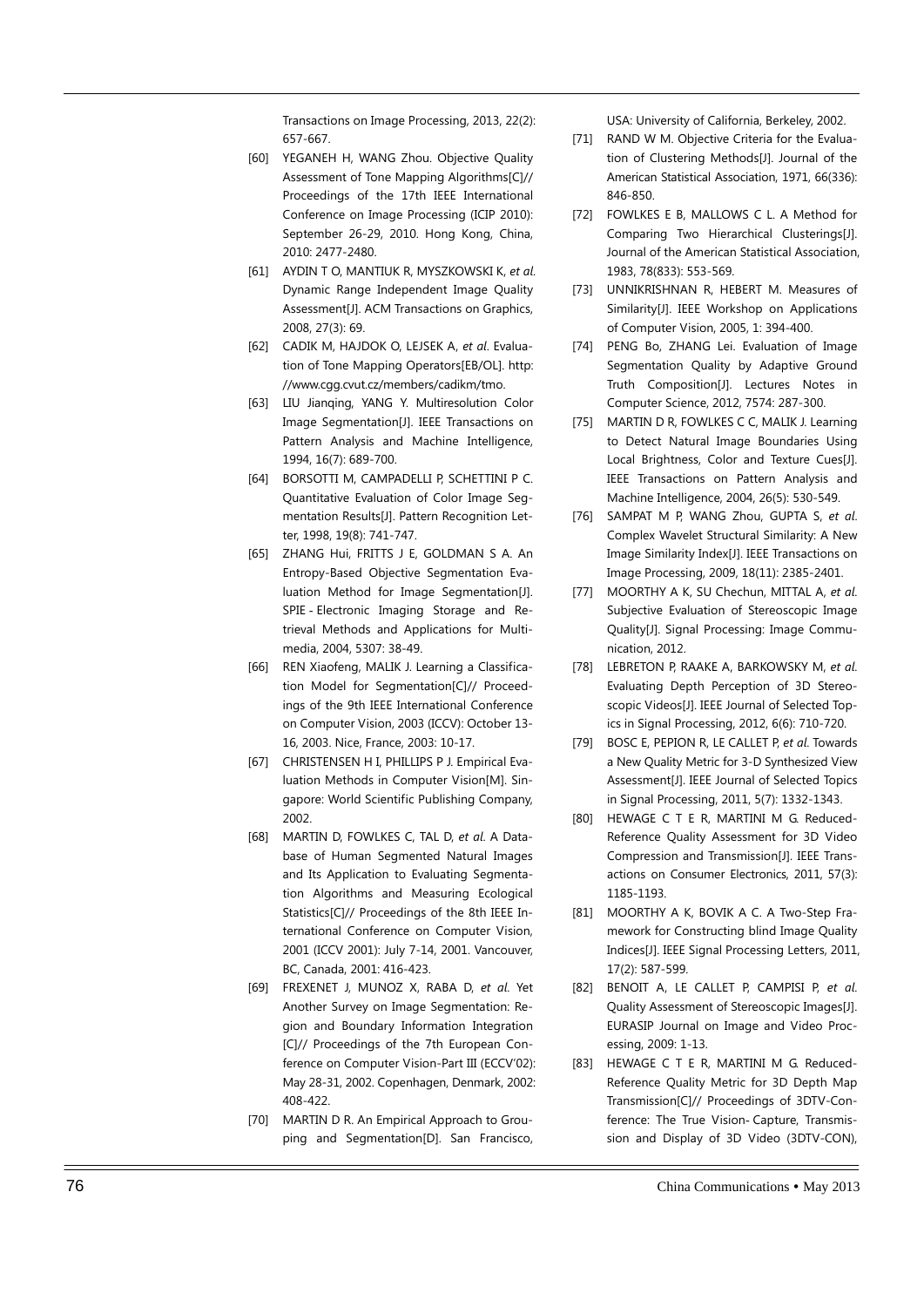2010: June 7-9, 2010. Tampere, Finland, 2010:  $1 - 4$ 

- [84] YOU Junyong, XING Liyuan, PERKIS A, *et al*. Perceptual Quality Assessment for Stereoscopic Images Based on 2D Image Quality Metrics and Disparity Analysis[C]// Proceedings of the 5th International Workshop on Video Processing and Quality Metrics (VPQM 2010): January 13-15, 2010. Scottsdale, Arizona, USA, 2010: 281-316.
- [85] GORLEY P, HOLLIMAN N. Stereoscopic Image Quality Metrics and Compression[J]. Stereoscopic Displays and Applications, 2008, 6803.
- [86] SHEN Lili, YANG Jiachen, ZHANG Zhouyun. Stereo Picture Quality Estimation Based on a Multiple Channel HVS Model[C]// Proceedings of the 2nd International Congress on Image and Signal Processing, 2009 (CISP'09): October 17-19, 2009. Tianjin, China, 2009: 1-4.
- [87] YANG Jiachen, HOU Chunping, ZHOU Yuan, *et al*. Objective Quality Assessment Method of Stereo Images[C]// Proceedings of 3DTV Conference: The True Vision - Capture, Transmission and Display of 3D Video, 2009: May 4-6, 2009. Potsdam, Germany, 2009: 1-4.
- [88] ZHU Zhongjie, WANG Yuer. Perceptual Distortion Metric for Stereo Video Quality Evaluation[J]. WSEAS Transactions on Signal Processing, 2009, 5(7): 241-250.
- [89] AKHTER R, SAZZAD Z M P, HORITA Y, *et al*. No Reference Stereoscopic Image Quality Assessment[J]. Stereoscopic Displays and Applications, 2010, 7524: 752407-752407-12.
- [90] RUBINSTEIN M, GUTIERREZ D, SORKINE O, *et al*. A Comparative Study of Image Retargeting[C]// Proceedings of the 3rd ACM SIGG-RAPH Conference and Exhibition on Computer Graphics and Interactive Techniques in Asia: December 15-18, 2010. Hong Kong, China, 2010: 160.
- [91] MA Lin, LIN Weisi, DENG Chenwei, *et al*. Image Retargeting Quality Assessment: A Study of Subjective Scores and Objective Metrics[J]. IEEE Journal of Selected Topics in Signal Processing, 2012, 6(6): 626-639.
- [92] MA Lin, LIN Weisi, DENG Chenwei, *et al*. Study of subjective and Objective Quality Assessment of Retargeted Images[C]// Proceedings of 2002 International Conference Symposium on Circuits and Systems (ISCAS 2012): May 20-23, 2012. Seoul, Korea, 2012: 626-639.
- [93] MANJUNATH B S, OHM J, VASUDEVAN V V, *et al*. Color and Texture Descriptors[J]. IEEE Transactions on Circuits Systems for Video Tech-

nology, 2001, 11(6): 703-715.

- [94] LIU Ce, YUEN J, TORRALBA A, *et al*. SIFT Flow: Dense Correspondence across Different Scenes[C]// Proceedings of the 10th European Conference on Computer Vision: Part III (ECCV'08): October 12-18, 2008. Marseille, France, 2008: 28-42.
- [95] SIMAKOV D, CASPI Y, SHECHTMAN E, *et al*. Summarizing Visual Data Using Bidirectional Similarity[C]// Proceedings of IEEE Conference on Computer Vision and Pattern Recognition 2008 (CVPR 2008): June 23-28, 2008. Anchorage, Alsaka, USA, 2008: 1-8.
- [96] BARNES C, SHECHTMAN E, FINKELSTEIN A, *et al*. PatchMatch: A Randomized Correspondence Algorithm for Structural Image Editing[C]// Proceedings of the International Conference and Exhibition on Computer Graphics and Interactive Techniques (SIGGRAPH): August 3-7, 2009. New Orleans, Louisiana, USA, 2009: 24.
- [97] PELE O, WERMAN M. Fast and Robust Earth Mover's Distances[C]// Proceedings of 2009 IEEE 12th International Conference on Computer Vision: September 29-October 2, 2009. Kyoto, Japan, 2009: 460-467.
- [98] RUBNER Y, TOMASI C, GUIBAS L J. The Earth Mover's Distance as a Metric for Image Retrieval[J]. International Journal of Computer Vision, 2000, 40(2): 99-121.

### **Biographies**

*MA Lin,* received his B.E. and M.E. degrees in computer science from Harbin Institute of Technology (HIT), China in 2006 and 2008, respectively. He is currently pursuing his Ph.D. degree at the Department of Electronic Engineering, Chinese University of Hong Kong (CUHK), Hong Kong, China. He was a recipient of the Best Paper Award in Pacific-Rim Conference on Multimedia in 2008. He was awarded Microsoft Research Asia Fellowship in 2011. His research focuses on image/video quality assessment and compression.

*DENG Chenwei,* received his Ph.D. degree in signal and information processing from Beijing Institute of Technology (BIT), Beijing, China in 2009. From May 2009 to August 2012, he was a Postdoctoral Research Fellow at the School of Computer Engineering, Nanyang Technological University (NTU), Singapore. Currently, he is an Associate Professor with the School of Information and Electronics, Beijing Institute of Technology, China. His research interests include image/video coding, perceptual modeling, and